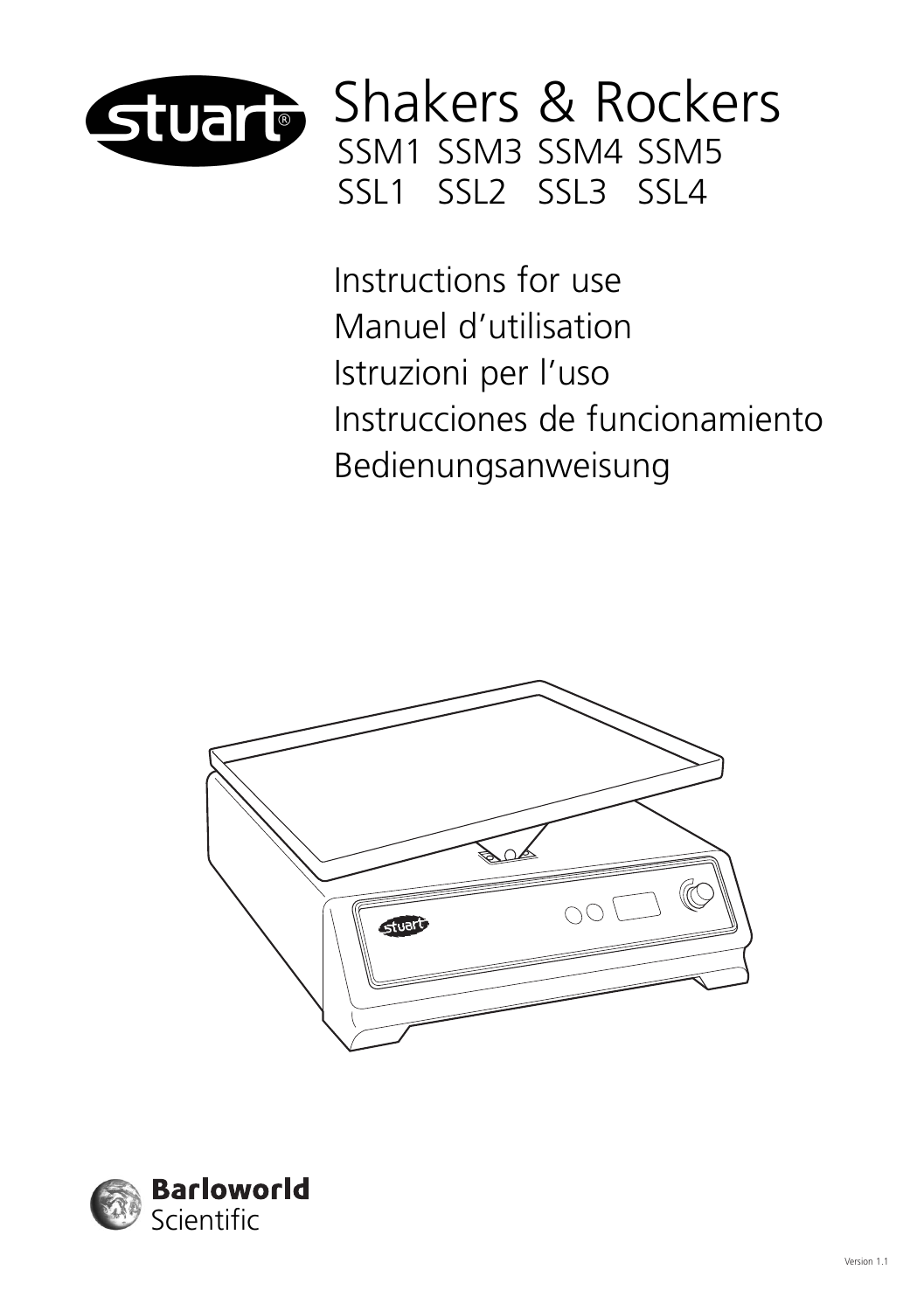**English**

**Rockers**



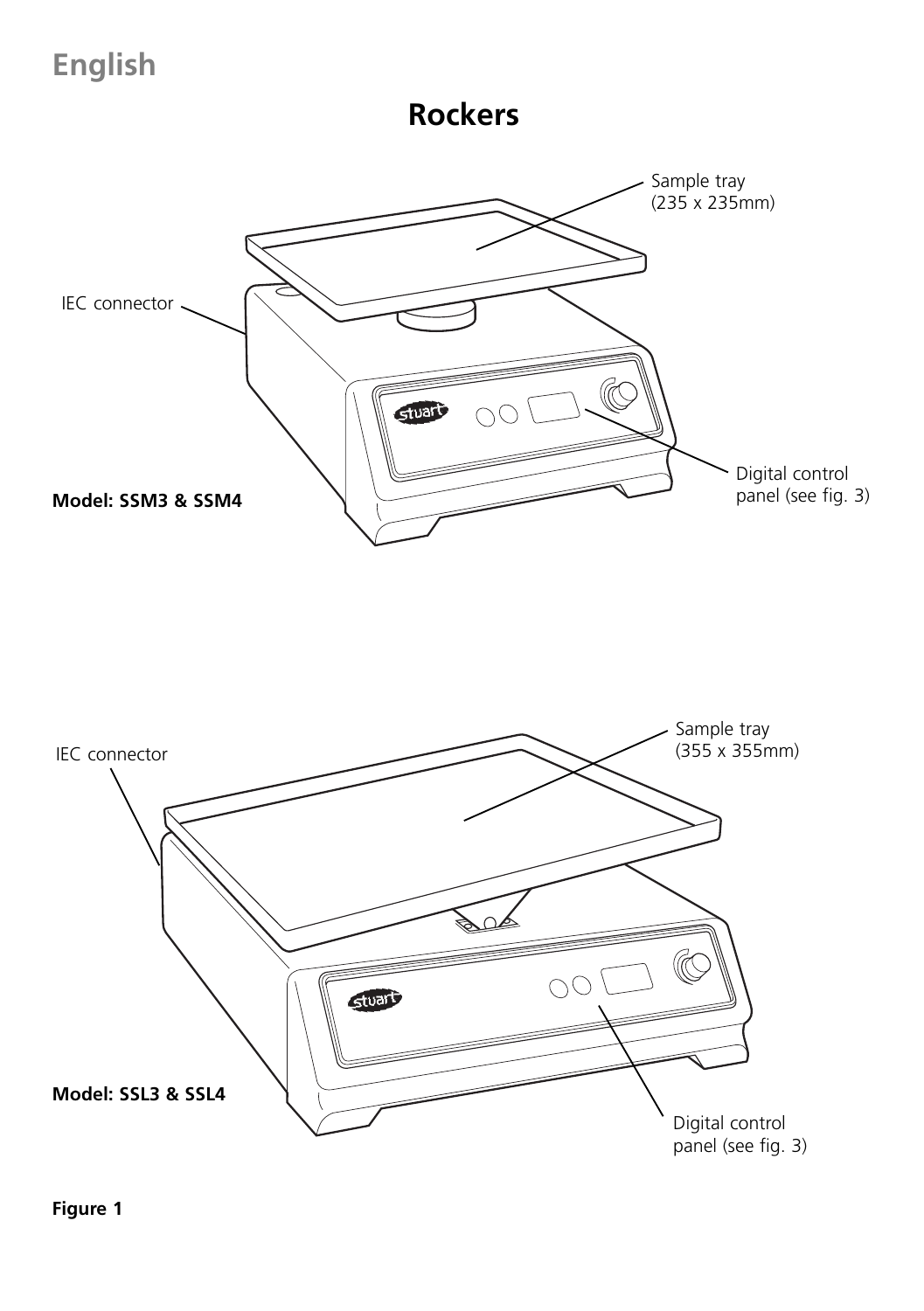### **Shakers**



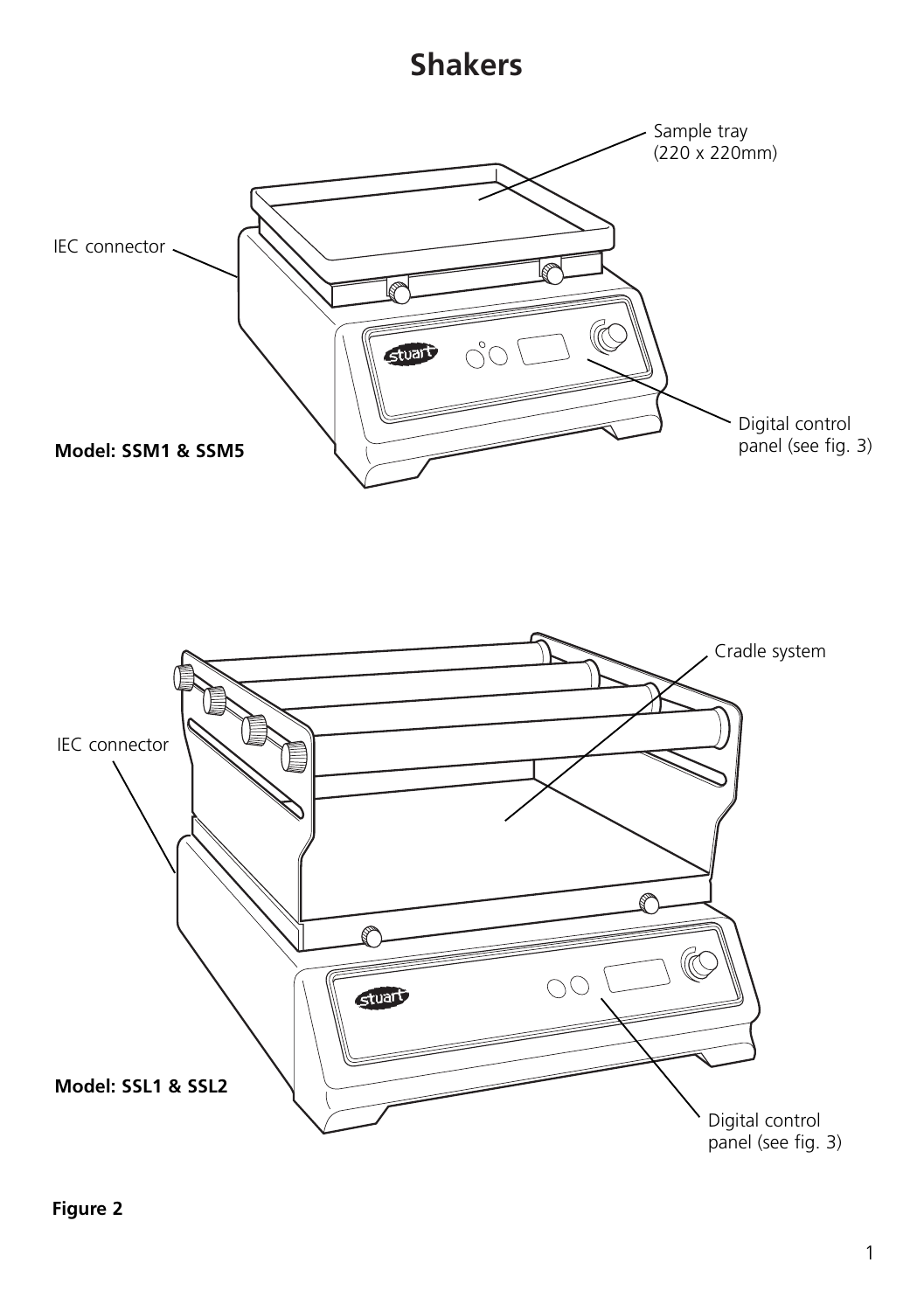# **SHAKERS & ROCKERS**

**SSM1, SSM3, SSM4, SSM5, SSL1, SSL2, SSL3, SSL4**

## **1. Introduction**

Thank you for purchasing this piece of Stuart equipment. To get the best performance from the equipment please read these instructions carefully before use.

Before discarding the packaging check that all parts are present and correct.

**For your own safety and that of others please read and understand the safety advice given below before using the equipment.**

# **2. Safety Advice before use**

If the equipment is not used in the manner described in this manual and with accessories other than those recommended by Barloworld Scientific the protection provided might be impaired.

This equipment is designed to operate under the following conditions: -

- ❖ For indoor use only
- ❖ Use in a well ventilated area
- ❖ Ambient temperature range +5°C to +40°C
- ❖ Altitude to 2000m
- ❖ Relative humidity not exceeding 80%
- ❖ Mains supply fluctuation not exceeding 10%
- ❖ Over-voltage category II IEC60364-4-443
- ❖ Pollution degree 2
- ❖ Use with a minimum distance all around of 200mm from walls or other items

The unit should be carried using both hands.

Do not use in a hazardous atmospheres or with hazardous materials.

Ensure that the load is balanced.

Do not attempt to stop movement by hand.

Never move or carry the unit when in use or connected to the mains electricity supply.

In the case of mains interruption, the unit will not restart on restoration of the electricity supply.

In the case of mechanical interruption, (e.g. motor stall), the unit will continue operating on removal of interruption.

Mechanical energy can lead to breakage of glass vessels. Use with care.



Mechanical hazard SSL2. Cradle to be assembled onto platform before operating.

# **3. General Description**

Stuart shakers and rockers are ideal instruments for mixing and aerating various biological and chemical samples in the laboratory. All models have digital setting of both speed and an adjustable digital timer that automatically stops after the set time (1 to 9999 minutes, 1 second to 90 minutes or 1 minute to 9 hours). The SSM range comprise of personal units with a small footprint while the SSL is the larger labscale equivalent.

**Model SSM1 and SSL1** provides a smooth uniform circular motion with an orbit of 16mm. Speed range is 30 to 300rpm. Max load 3kg and 10kg respectively.

**Model SSL2** has a side-to-side reciprocating action ideal for vigorous shaking applications. Speed range is 25 to 250rpm. Max load 10kg\*.

### **IMPORTANT**

\* Maximum speed with 10kg load is 200rpm. Maximum load for a speed setting of 250rpm is 5kg.

**Model SSM3 and SSL3** provides a 3D gyratory motion, ideal for low foaming agitation, DNA extractions, staining and de-staining procedures etc. Speed range is 5 to 70 rpm. Max load 3kg and 10kg respectively. The angle of tilt can be adjusted manually, without the need for tools, between 3 and 12° (see section 4.6 for instructions).

**Model SSM4** and **SSL4** have a see-saw rocking action that creates a wave motion within vessels such as culture flasks, Petri dishes etc. Speed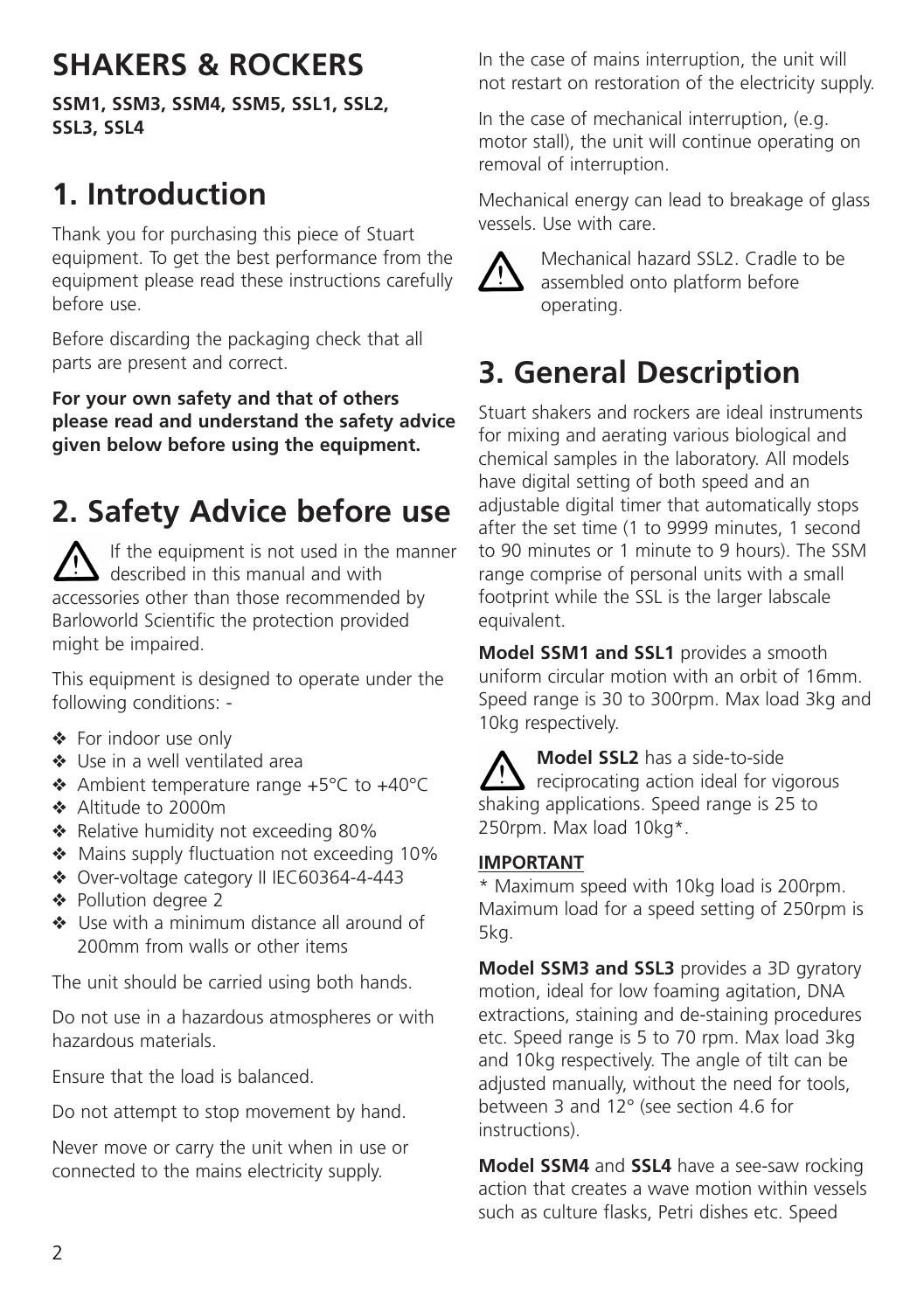range is 5 to 70 rpm. Max load 3kg and 10kg respectively.

**Model SSM5** is designed for use with microtitre plates and microcentrifuge tubes. High speed combined with a tiny orbit creates the vibrational shaking action required for mixing very small volumes. Speed range is 250 to 1,200 rpm.

**IMPORTANT** Maximum load is 1kg.

## **4. Preparation for Use – All models**

### **4.1 Electrical Installation**



### **THIS INSTRUMENT MUST BE EARTHED**

Before connection please read and understand these instructions and ensure that the line supply corresponds to that shown on the rating plate.

All models are designed for use on 230V 50Hz. The power consumption of each unit is 50W.

The instruments are fitted with an IEC socket at the rear of the instrument for connection of the mains lead.

### **Caution: Fuses fitted in both live and neutral lines.**

These units are supplied with two mains leads fitted with IEC plugs for connection to the instrument. One lead has a U.K. 3 pin plug and the other has a 2-pin "Shuko" plug for connection to the mains. Choose the lead appropriate for your electrical installation and discard the other.

Should neither lead be suitable, take the lead with the U.K. plug and replace the plug with a suitable alternative. This involves cutting off the moulded plug, preparing the cable and connecting to the rewireable plug in accordance with its instructions.

### **IT IS IMPORTANT THAT THIS OPERATION SHOULD ONLY BE UNDERTAKEN BY A QUALIFIED ELECTRICIAN**

NOTE: Refer to the equipment's rating plate to ensure that the plug and fusing are suitable for the voltage and wattage stated.

The wires in the mains cable are coloured as follows:

> LIVE - BROWN NEUTRAL - BLUE EARTH - GREEN/YELLOW

The appropriate mains lead should be connected to the instrument BEFORE connection to the mains supply.

Should the mains lead need replacement a cable of 1mm2 of harmonised code H05VV-F connected to an IEC320 plug should be used.

N.B. The U.K. mains lead is protected by a 10A fuse mounted in the plug top.

### **IF IN DOUBT CONSULT A QUALIFIED ELECTRICIAN**

4.2 Connect to the electricity supply – DO NOT SWITCH ON.

4.3 Place the unit on a firm level non slip surface ensuring that there is sufficient free space on all sides to allow movement without coming into contact with anything during use.

4.4 Assemble cradle and rollers onto platform where applicable (ie SSL1, SSM1 with SSM1/1 & SSL2), making sure that the thumb screws have been tightened prior to operation.

4.5 Load the shaker/rocker with samples ensuring that the load is evenly balanced and does not exceed the maximum load stated.

4.6 Adjusting the angle of tilt on the 3D gyratory motion rockers, models SSM3 and SSL3. Set the rocker to the minimum speed (5rpm). Underneath the platform you will see a cylindrical shaft with a nut on it, stop the rocker when the nut faces you. **Do not loosen the nut.** The platform can now be tilted at right angles to the front fascia. Once you are happy with the angle of tilt restart the rocker.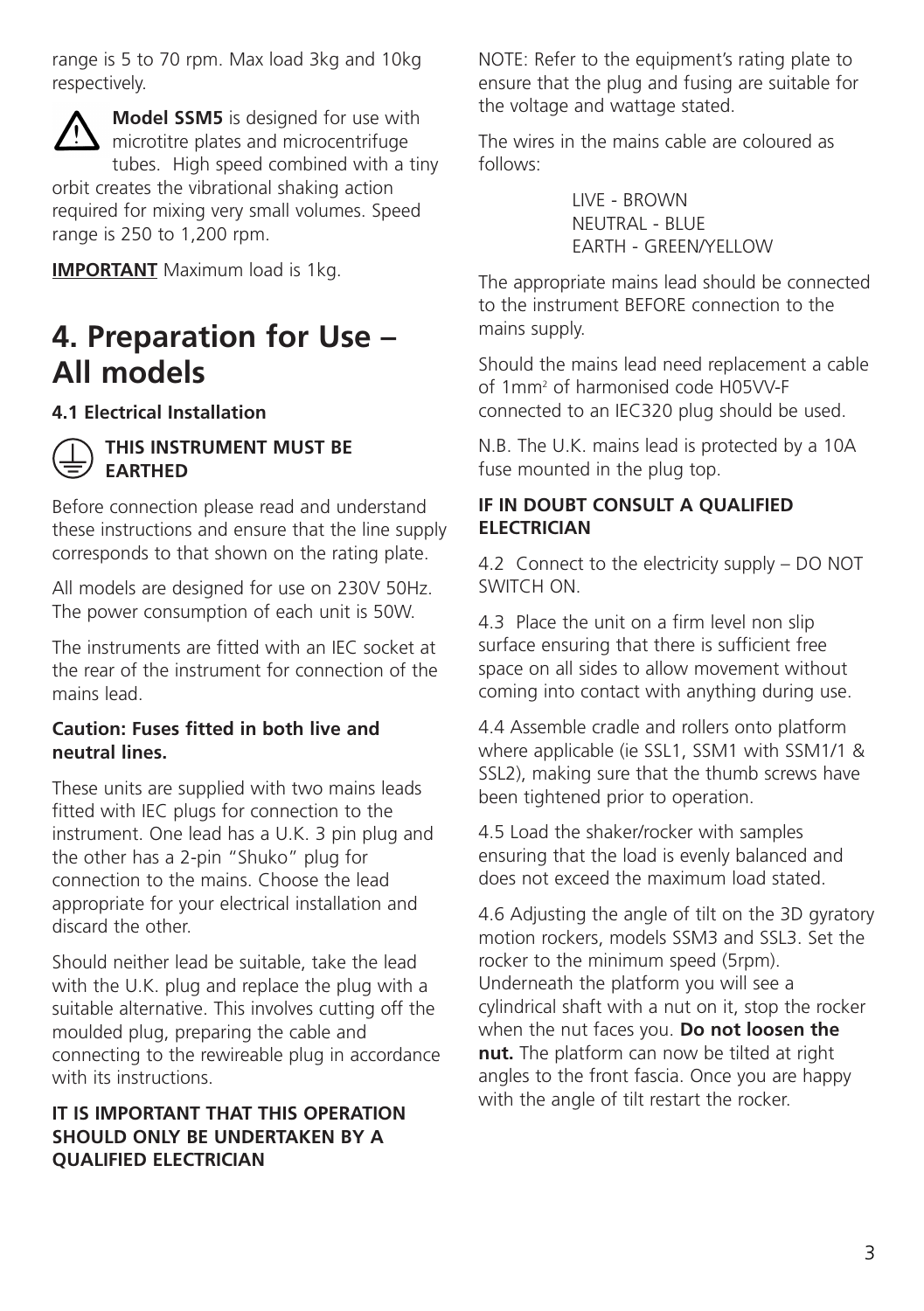## **5. Operation**



Switch the unit ON by pressing the control knob in (see fig 3). The unit will carry out a self test routine and then the red display will show the last stored set speed (red dot in the display shows RPM is selected). This can be adjusted by turning the control knob. Once the correct speed is displayed press the start / stop button to begin motion.

The speed can be adjusted without halting the unit.

The unit can be halted at any time by pressing the start / stop button.

### **5.2 Setting the timer**

In order to use the timer, halt rotation and press the mode button. The red dot on the display moves over to time. The display will show the last stored time in minutes.

Select the desired count down time using the control knob. When the display shows the correct time in minutes, press the start / stop button to begin operating.

During operation, motion can be paused at any time by pressing the start / stop button. If the button is pressed again, motion will start again and the timer will continue to count down.

The timer can be adjusted without halting the unit.

When the timer reaches zero, the unit will be automatically halted and an alert will sound.

Press the start / stop button to revert back to the last time and speed values set or select new values following instructions given above.

### **N.B To disable the timer and revert to continuous rotation, select - - - in the display during timer mode.**

To switch the unit OFF completely, press the control knob in. The display will show OFF.

### **5.3 Saving speed/time values**

In order to save a commonly used speed/time value, switch the unit ON by pressing the control knob in (see fig 3). Select both a speed value and a time value (either 1 to 999 minutes, or continuous - - -) using the instruction given above. Switch the unit OFF by pressing in the control knob. Wait 5 seconds and switch the unit back ON by pressing the control knob in. The input values are now saved in memory. They can be altered at any time by following the same procedure.

**N.B. When the unit is switched OFF using the control knob, whatever values of speed/time were set prior to turning the unit off will be saved, and will be the values restored when the unit is switched back on**.

### **Changing the timer unit**

The unit timer is defaulted to minutes only (1 minute to 9999). To change to minutes and hours (1 minute to 9 hours, H is displayed in the left digit of the timer display), or to change to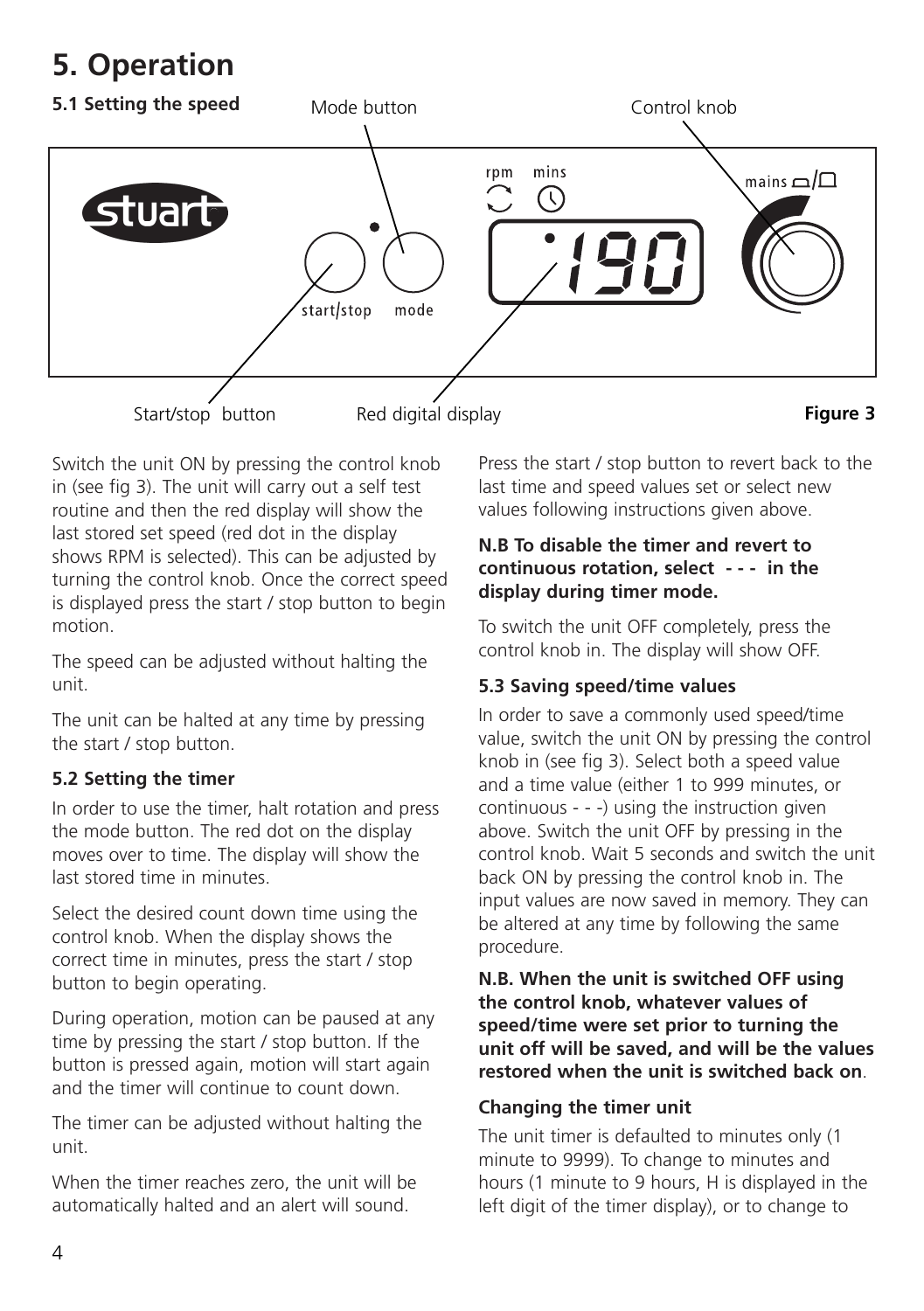seconds and minutes (1 second to 90 minutes) turn the unit off using the control knob then switch the mains power off at the plug. Hold down both the start/stop button and the mode button whilst simultaneously switching the mains power back on. The display will temporarily show 88:88 then OFF. Using the control knob turn the unit on, the display will show nn:ss for minutes and seconds, H:nn for hours and minutes and nn for minutes, turn the control knob to select the desired timer unit and turn the unit off by the control knob, OFF will be displayed. When the unit is next used the timer will have been altered to the set unit.

### **6. Maintenance, Servicing & Repair**

### **WARNING: Ensure the unit is disconnected from the mains electricity supply before attempting maintenance or servicing.**

This range of equipment does not require routine servicing. The only maintenance required is to clean external surfaces with a damp cloth and mild detergent. Spillages or splashes should be cleaned up straightaway after isolating the unit from the mains electricity supply.

### **6.1 Repairs**

Any repairs or replacement of parts MUST be undertaken by suitably qualified personnel.

**Only spare parts supplied or specified by Barloworld Scientific Ltd. or its agent should be used. Fitting of non-approved parts may affect the performance of the safety features designed into the instrument.**

For a comprehensive list of parts required by service engineers conducting internal repairs, or to receive a service manual, please contact the Sales Department of Barloworld Scientific Ltd quoting both the model and serial number.

If in any doubt please contact the Technical Department of Barloworld Scientific Ltd.

### **6.2 Accessories**

| Code          | Description                                    |
|---------------|------------------------------------------------|
| <b>SSM5/1</b> | Tube holder for 1 5ml tubes                    |
| <b>SSM5/2</b> | Tube holder for 0.5ml tubes                    |
| <b>SSM3/1</b> | Tier system (for mini rockers)                 |
| SSL3/1        | Tier system (for large rockers)                |
| <b>SSM1/1</b> | Cradle system (for SSM1)                       |
| <b>SSM1/2</b> | Large platform (for 8 well plates)<br>for SSM1 |
| <b>SSM1/3</b> | Plastic lid (for SSM1)                         |
| SSI 1/1       | Large platform, 510 x 510mm                    |

## **7. Warranty**

Barloworld Scientific Ltd warrants this instrument to be free from defects in material and workmanship, when used under normal laboratory conditions, for a period of **three (3)** years. In the event of a justified claim, Barloworld Scientific Ltd will replace any defective component or replace the unit free of charge.

This warranty does NOT apply if damage is caused by fire, accident, misuse, neglect, incorrect adjustment or repair, damage caused by installation, adaptation, modification, fitting of non-approved parts or repair by unauthorized personnel.

Barloworld Scientific Ltd. Stone, Staffordshire ST15 0SA United Kingdom Tel: +44 (0) 1785 812121 Fax: +44 (0) 1785 813748 e-mail equipment@barloworld-scientific.com www.barloworld-scientific.com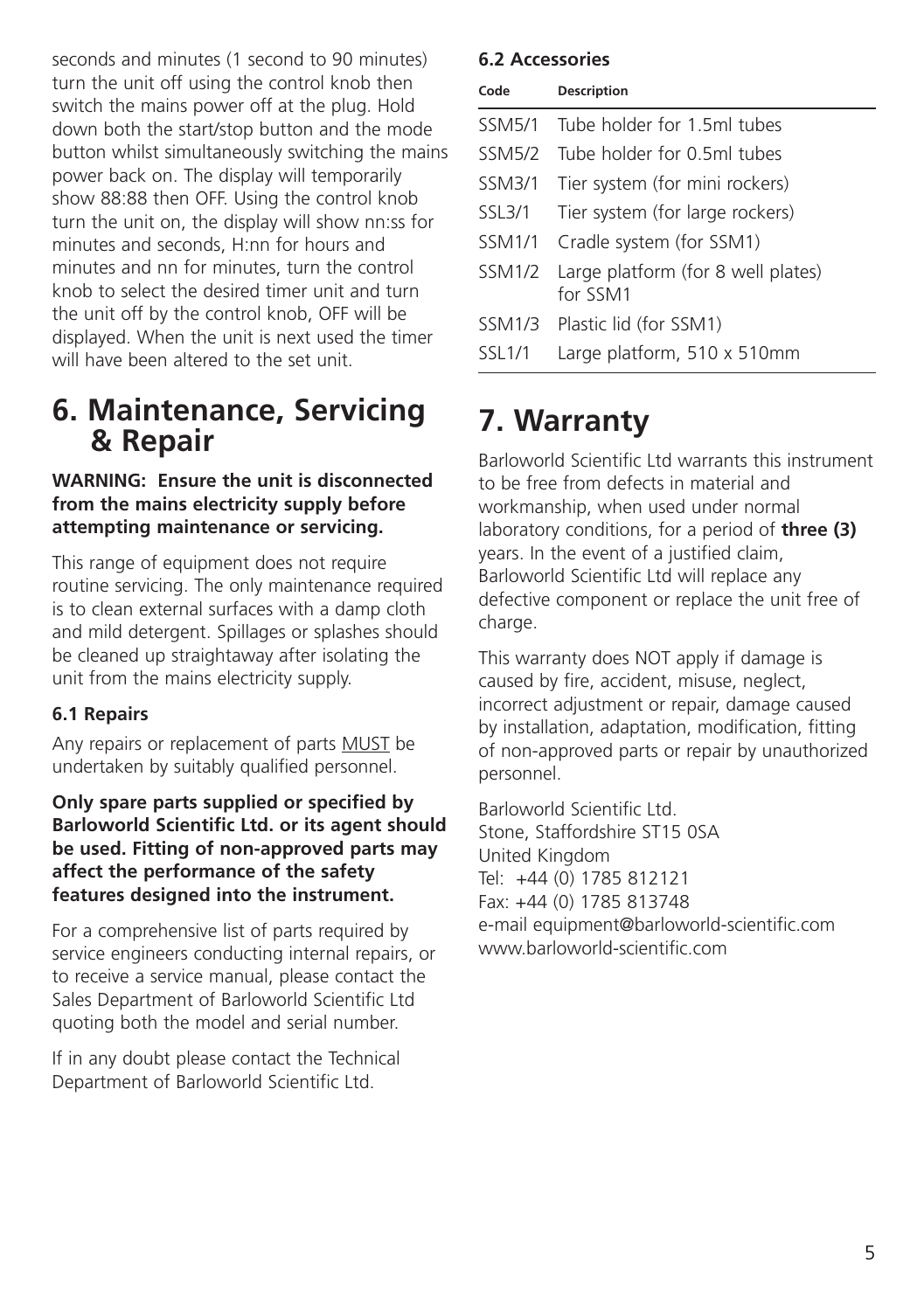## **Français**

**Agitateurs 3D & à bascule**





### **Figure 1**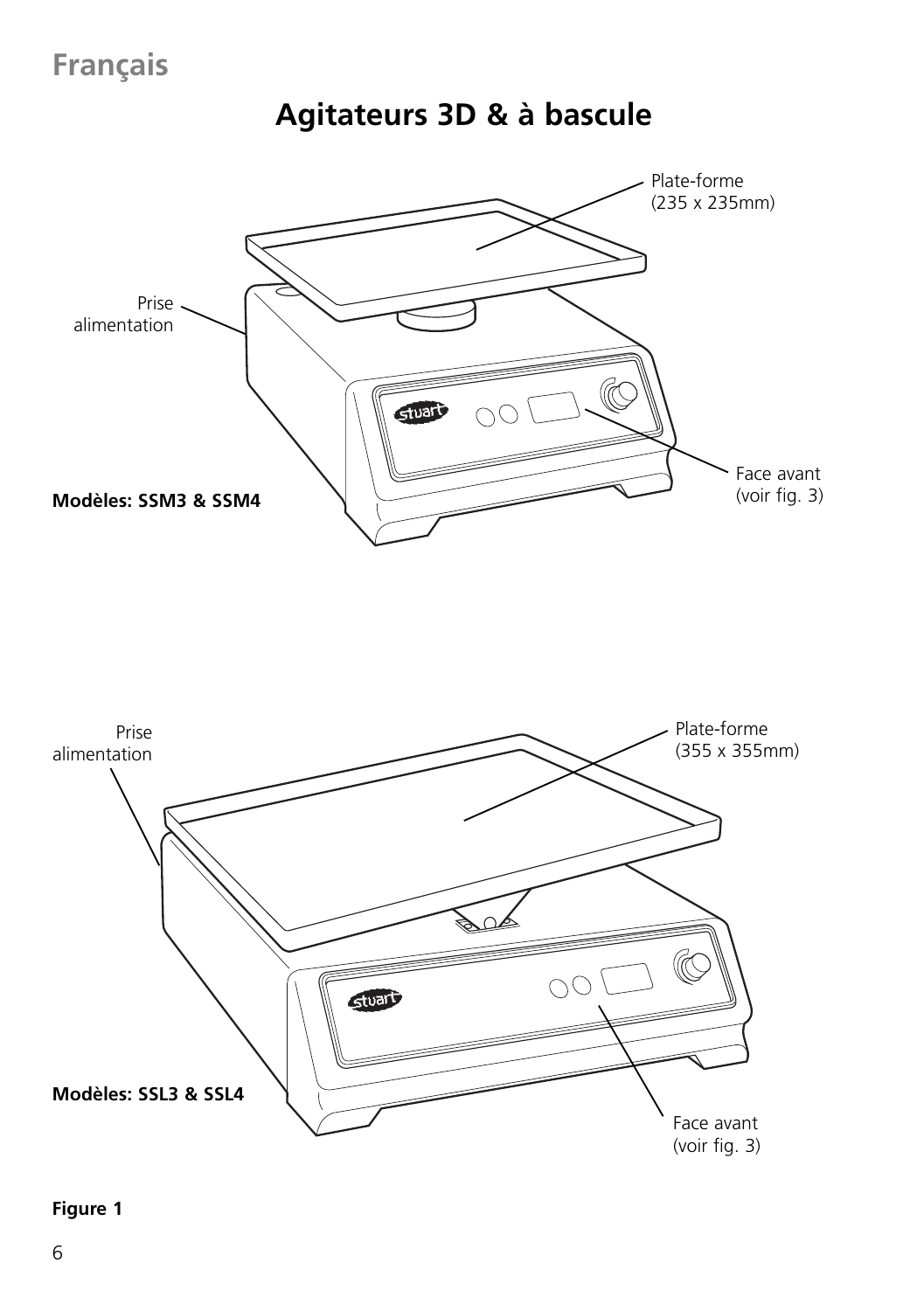## **Agitateurs orbitaux**



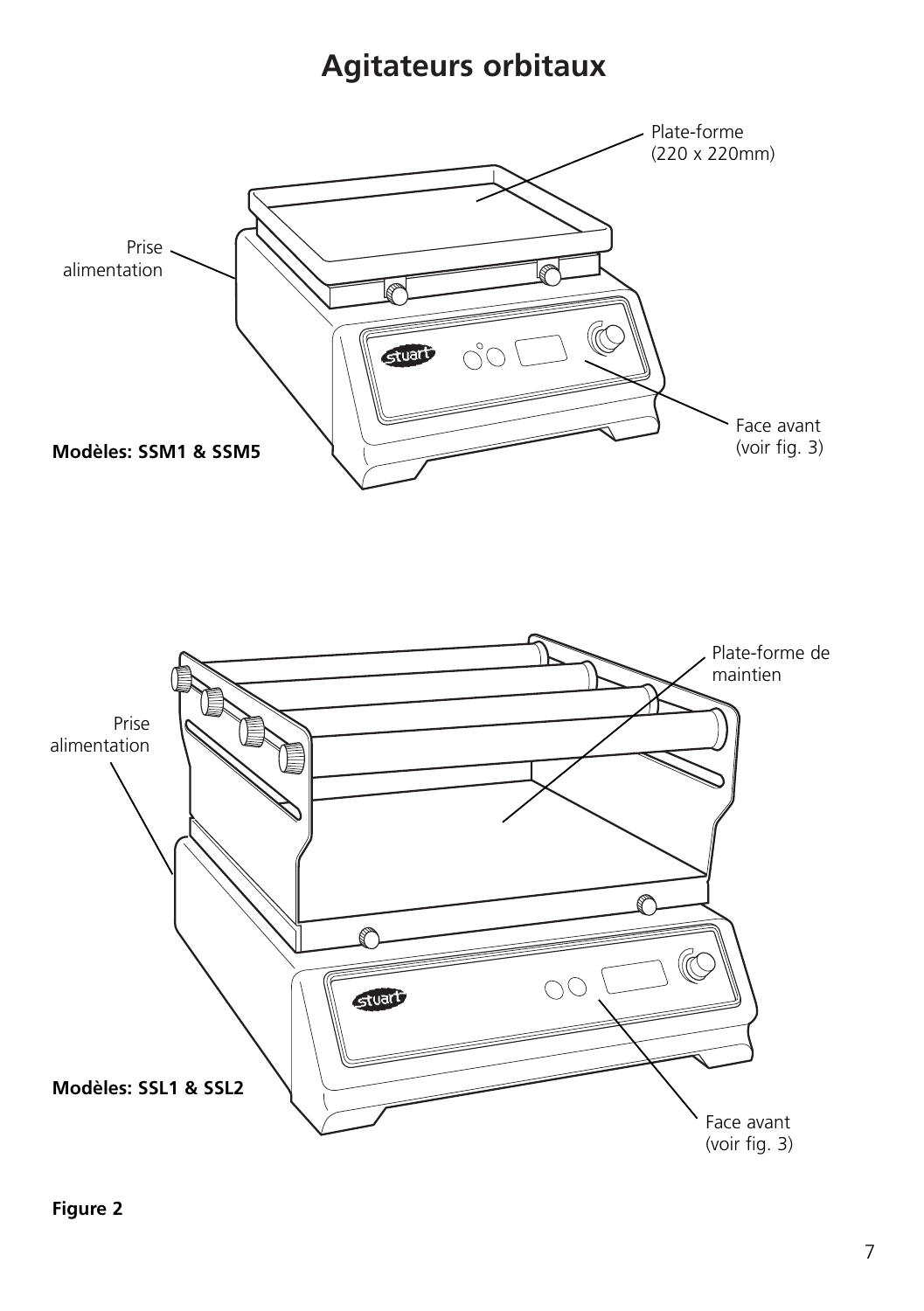### **AGITATEURS 3D, 2D OU ORBITAUX**

**SSM1, SSM3, SSM4, SSM5, SSL1, SSL2, SSL3, SSL4**

## **1. Introduction**

Tout d'abord, nous vous remercions d'avoir choisi un appareil Stuart. Pour en tirer le meilleur parti, nous vous demandons de lire attentivement les instructions d'utilisations ci-dessous.

Avant de jeter l'emballage, vérifiez bien de ne rien avoir oublié dedans et que toutes les pièces sont bien présentes.

**Pour votre sécurité et celle des autres, veuillez lire attentivement les consignes de sécurité ci-dessous avant d'utiliser l'appareil.**

### **2. Conseils de sécurité avant utilisation**

Si cet appareil n'est pas utilisé de la façon décrite dans ce manuel et avec les accessoires Stuart recommandé par la Sté BIBBY STERILIN FRANCE, vous risquez de l'endommager et BIBBY STERILIN FRANCE décline toute responsabilité.

Cet appareil a été conçu pour fonctionner dans les conditions suivantes :

- ❖ Utilisation en intérieur uniquement
- ❖ A utiliser dans une pièce correctement ventilée
- ❖ Température de fonctionnement comprise entre +5°C et +40°C
- ❖ Altitude inférieure à 2000m
- ❖ Humidité relative < 80%
- ❖ Fluctuation de l'alimentation électrique < 10%
- ❖ Catégorie de sur-voltage II IEC60364-4-443
- ❖ Degré de pollution 2
- ❖ Placer l'appareil sur une paillasse de taille suffisante avec, au minimum 200 mm d'espace libre autour de l'appareil

L'appareil doit être déplacer avec les deux mains.

Ne pas utiliser avec des produits ou dans une atmosphère dangereux.

Vérifier que la charge est uniformément répartie sur la plate-forme.

Ne pas arrêter le mouvement avec les mains.

Ne jamais déplacer l'appareil durant son utilisation ou connecté à l'alimentation électrique.

En cas de coupure d'électricité l'appareil ne recommencera pas à fonctionner tout seul une fois le courant rétabli.

En cas d'arrêt mécanique de l'appareil (point mort du moteur) l'agitation repartira dès la fin de l'interruption.

Une agitation trop forte et non adapté à l'utilisation risque de cassé la verrerie utilisée ou de faire déborder les contenants. Régler la vitesse en fonction de l'utilisation.



Sur le modèle SSL2, s'assurer que la plate-forme est bien mise en place avant utilisation.

# **3. Description générale**

Les agitateurs Stuart sont parfaitement adaptés à l'agitation de produits chimiques ou biologiques dans tous les laboratoires. Tous les appareils sont équipés d'un affichage digital de la vitesse d'agitation et disposent d'une commande de vitesse réglable entre 5 et 60 t/min et d'un minuteur numérique réglable qui arrête automatiquement après le temps programmé (de 1 à 9999 minutes, 1 seconde à 90 minutes ou 1 minute à 9 heures). Les modèles SSM sont de taille "mini" pour des utilisations en petite série alors que les modèles SSL sont conçus pour de plus grandes utilisations.

**Les modèles SSM1 et SSL1** offrent une agitation circulaire (orbitale) douce avec une orbite de 16 mm. La vitesse d'agitation est comprise entre 30 et 300 tr/min. La charge maximum respective est de 3kg et 10kg.



**Le modèle SSL2** a une agitation va-etvient idéale pour une agitation vigoureuse. La vitesse d'agitation est comprise entre 25 et 250 tr/min. La charge maximum est de 10kg \*.

### **IMPORTANT**

\* La vitesse maximum avec une charge de 10kg est de 200 tr/min.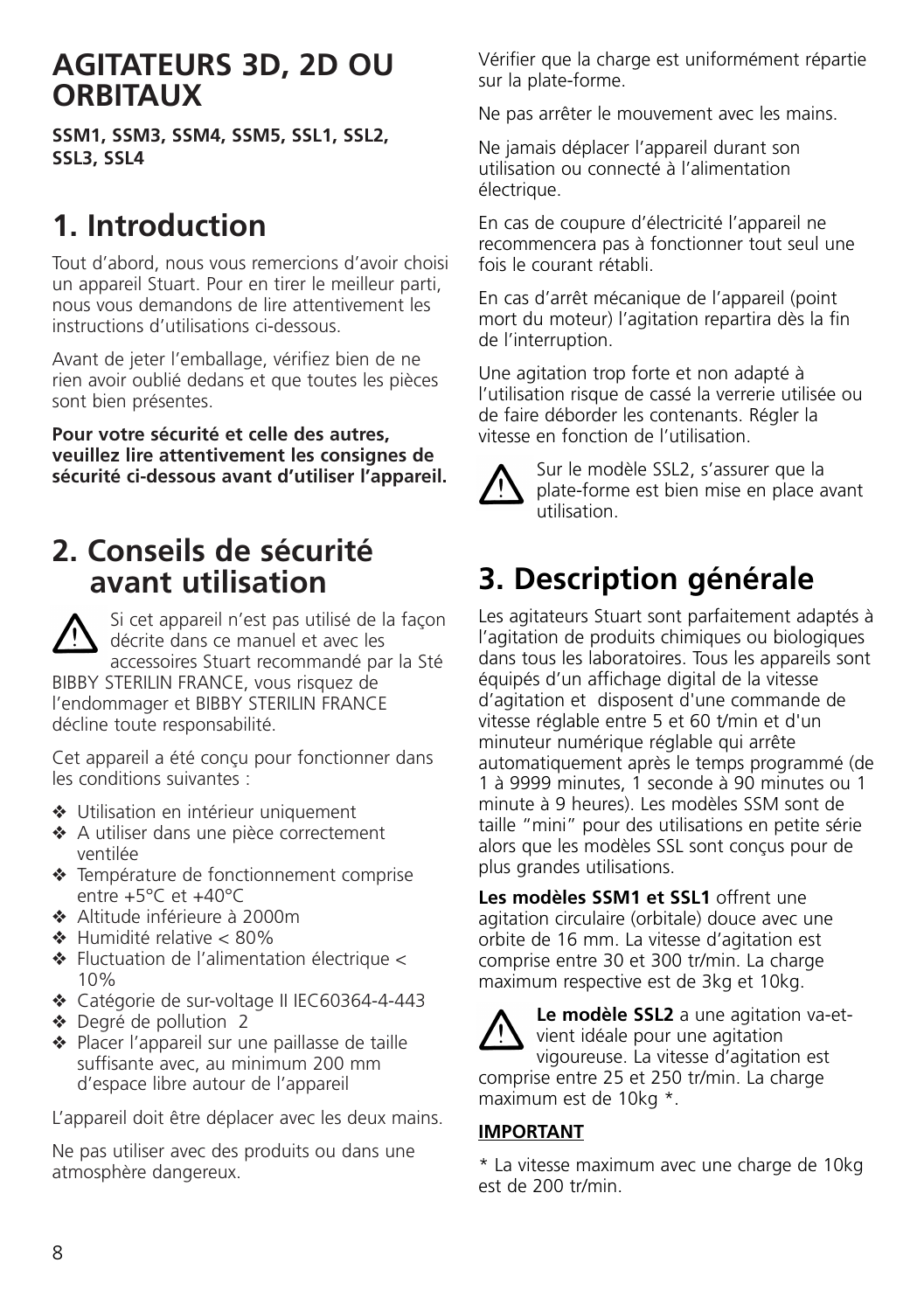La charge maximum avec la vitesse maximum de 250 tr/min. est de 5kg.

**Les modèles SSM3 et SSL3** offrent une agitation 3D idéale pour les applications en biotechnologie. La vitesse d'agitation est comprise entre 5 et 70 tr/min. La charge maximum respective est de 3kg et 10kg. L'angle d'inclinaison est réglable sans outils entre 3 et 12° (voir section 4.6 pour les instructions).

**Les modèles SSM4 et SSL4** ont une agitation sous forme de bascule pour créer un mouvement de vague dans les flacons culture, boites de Petri, etc. La vitesse d'agitation est comprise entre 5 et 70 tr/min. La charge maximum respective est de 3kg et 10kg.

**Le modèle SSM5** est conçu pour l'agitation des plaques de micro-titration et des micro-tubes à centrifuger. Une vitesse d'agitation rapide associée à un faible orbite crée un mouvement idéal et vigoureux pour l'agitation de petits volumes. La vitesse d'agitation est comprise entre 250 et 1200 tr/min.

### **IMPORTANT**

La charge maximum est de 1kg.

### **4. Installation tout modèle**

#### **4.1 Installation électrique**



### **CES APPAREILS DOIVENT ÊTRE RELIÉS À LA TERRE !**

Avant utilisation, lire les instructions ci-dessous et s'assurer de la conformité de l'alimentation électrique par rapport à la plaque située à l'arrière de l'appareil.

Tous les modèles sont fait pour fonctionner avec une alimentation de 230V / 50Hz. La puissance électrique est de 50W.

Les appareils sont tous équipés d'une prise CEE à l'arrière, pour le raccordement à l'alimentation électrique.

#### **Attention! Il y a un fusible sur le neutre et un sur la phase.**

Ces appareils sont livrés avec deux câbles de raccordement. Un est spécial pour l'Angleterre (3 broches) et l'autre pour l'Europe (2 broches). Choisir le câble approprié en fonction du pays d'utilisation.

Si aucune de ces deux prises ne conviennent, prendre le câble anglais, retirer la prise et la remplacer par une adéquate en respectant le câblage.

#### **CETTE OPÉRATION DOIT ÊTRE EFFECTUÉE PAR DU PERSONNEL QUALIFIÉ !**

NOTE : Se référer à la plaque située à l'arrière de l'appareil pour s'assurer que le voltage et le fusible sont appropriés.

Le câblage est le suivant :

PHASE - MARRON NEUTRE - BLEU TERRE - VERT/JAUNE

Le câble doit être raccordé à l'instrument avant d'être raccordé à l'alimentation électrique.

Si le câble doit être remplacé, cela doit l'être par un câble de 3 x 1 mm<sup>2</sup>, norme H05VV-F se terminant par une prise IEC320.

N.B. Le câble anglais est protégé par un fusible de 10A logé dans la prise.

#### **EN CAS DE DOUTE, CONSULTEZ UN ÉLECTRICIEN QUALIFIÉ !**

4.2 Raccorder l'appareil à l'alimentation électrique. Ne pas le mettre en marche.

Placer l'appareil sur une paillasse solide et non glissante avec suffisamment d'espace autour de l'appareil pour qu'il ne tape pas sur quelque chose durant son fonctionnement.

Assembler la plate-forme et les barres de maintien lorsque c'est le cas (SSL1, SSM1 avec SSM1/1 & SSL2), et s'assurer que les vis de maintien sont bien serrées avant tout démarrage.

Placer les échantillons sur la plate-forme de façon à ce qu'ils soient répartis équitablement et que cela ne dépasse pas la charge maximum de l'appareil.

Ajuster l'angle d'agitation sur l'agitateur 3D (modèles SSM3 & SSL3). Mettre la vitesse d'agitation sur 5 tr/min. Dessous la plate-forme il y a un cylindre avec une noix de réglage, il faut arrêter l'agitation lorsque la noix est face à vous. **Ne pas perdre la noix !** La plate-forme peut alors être ajustée à l'angle souhaité. Mettre ensuite l'appareil en marche, normalement.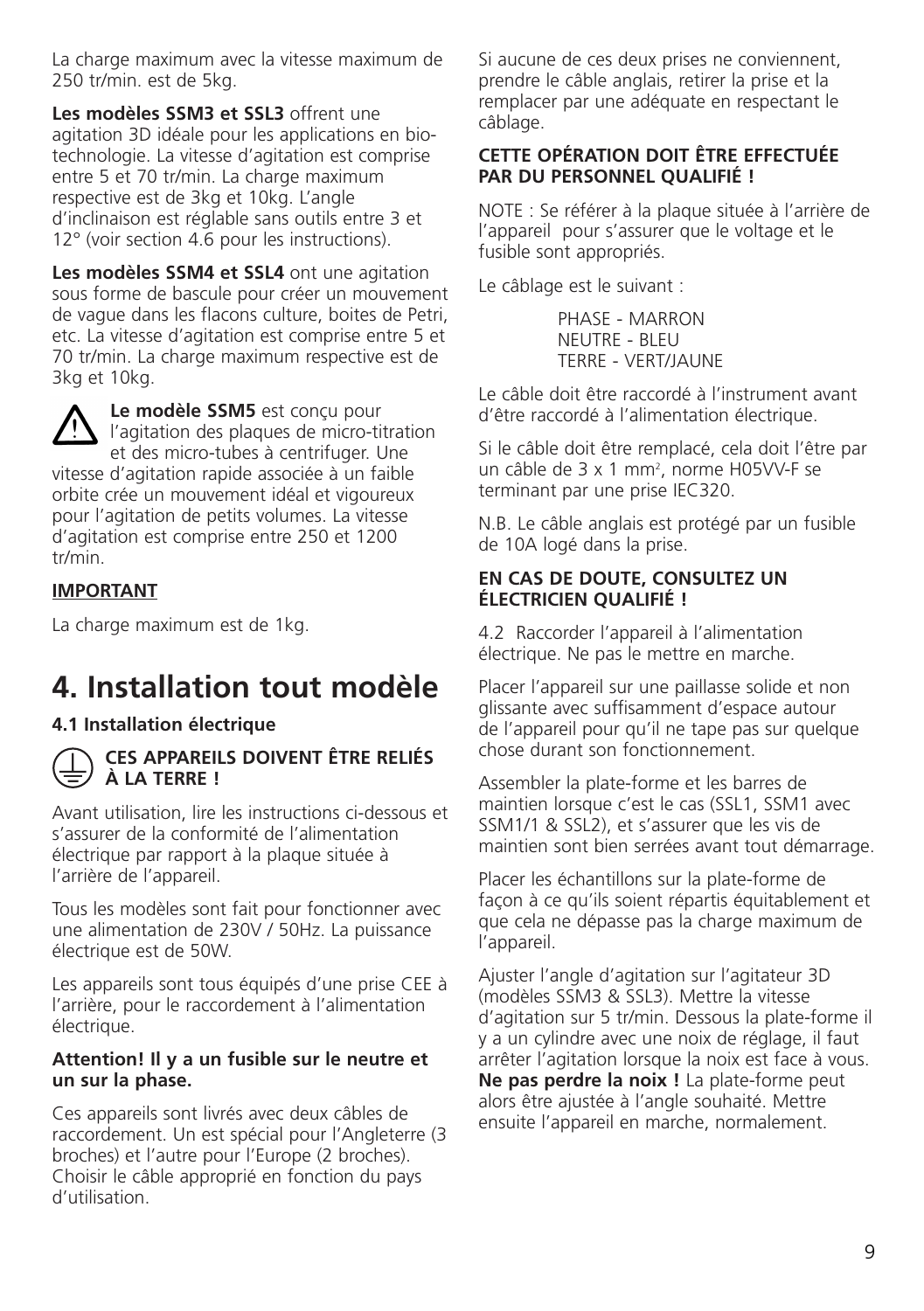# **5. Utilisation**

### **5.1 Programmer la vitesse**

Mettre l'appareil en marche en appuyant sur le bouton adéquat (voir fig. 3). Un auto test se fait automatiquement et ensuite, la dernière vitesse programmée est affichée (le point rouge s'allume sous le pictogramme de l'agitation). Modifier la vitesse en tournant simplement le bouton de réglage pour avoir à l'affichage la vitesse désirée. Appuyer ensuite sur "Start/Stop" pour démarrer l'agitation.

La vitesse peut alors être modifiée sans être obligé de stopper l'appareil.

L'appareil peut être stopper à tout moment en appuyant sur le bouton "Start/Stop".

### **5.2 Programmer le temps**

Pour programmer la minuterie, stopper l'appareil et appuyer sur le bouton "mode". Le point rouge doit s'allumer sous le pictogramme de la minuterie. C'est la dernière valeur programmée, en minutes, qui s'affiche.

Programmer le temps de fonctionnement voulu à l'aide du bouton de réglage puis appuyer sur le bouton "Start/Stop".

Durant le fonctionnement, il est possible de mettre l'appareil en pause en appuyant sur le bouton "Start/Stop". En appuyant de nouveau sur ce bouton, l'appareil se mettra en marche à

nouveau et le décompte de temps reprendra là où il avait été arrêté.

Le temps programmé peut être modifié à tout moment sans être obligé d'arrêter l'appareil.

Lorsque le décompte de temps est terminé, l'appareil s'arrête automatiquement et un signal sonore est émis. Appuyer de nouveau sur le bouton "Start/Stop" pour revenir aux valeurs de temps et de vitesse précédemment programmées et recommencer l'agitation ou programmer de nouvelle valeur comme indiqué précédemment.

### **N.B Pour invalider la minuterie et utiliser l'appareil en fonctionnement continu, programmer "- - -" à l'affichage en mode minuterie.**

Pour éteindre totalement l'appareil, appuyer sur le bouton de réglage rotatif de la vitesse et du temps. L'affichage s'éteindra.

### **5.3 Sauvegarde des valeurs**

Pour sauvegarder les valeurs utilisées fréquemment (vitesse/temps), mettre l'appareil sous tension en appuyant sur le bouton de réglage (voir fig. 3).

Programmer les valeurs de temps et de vitesse désirées en suivant les instructions citées cidessus. Eteindre l'appareil à l'aide du bouton de réglage. Attendre 5 secondes et mettre à nouveau l'appareil sous tension, toujours à l'aide du bouton de réglage.

Les valeurs programmées sont dès lors

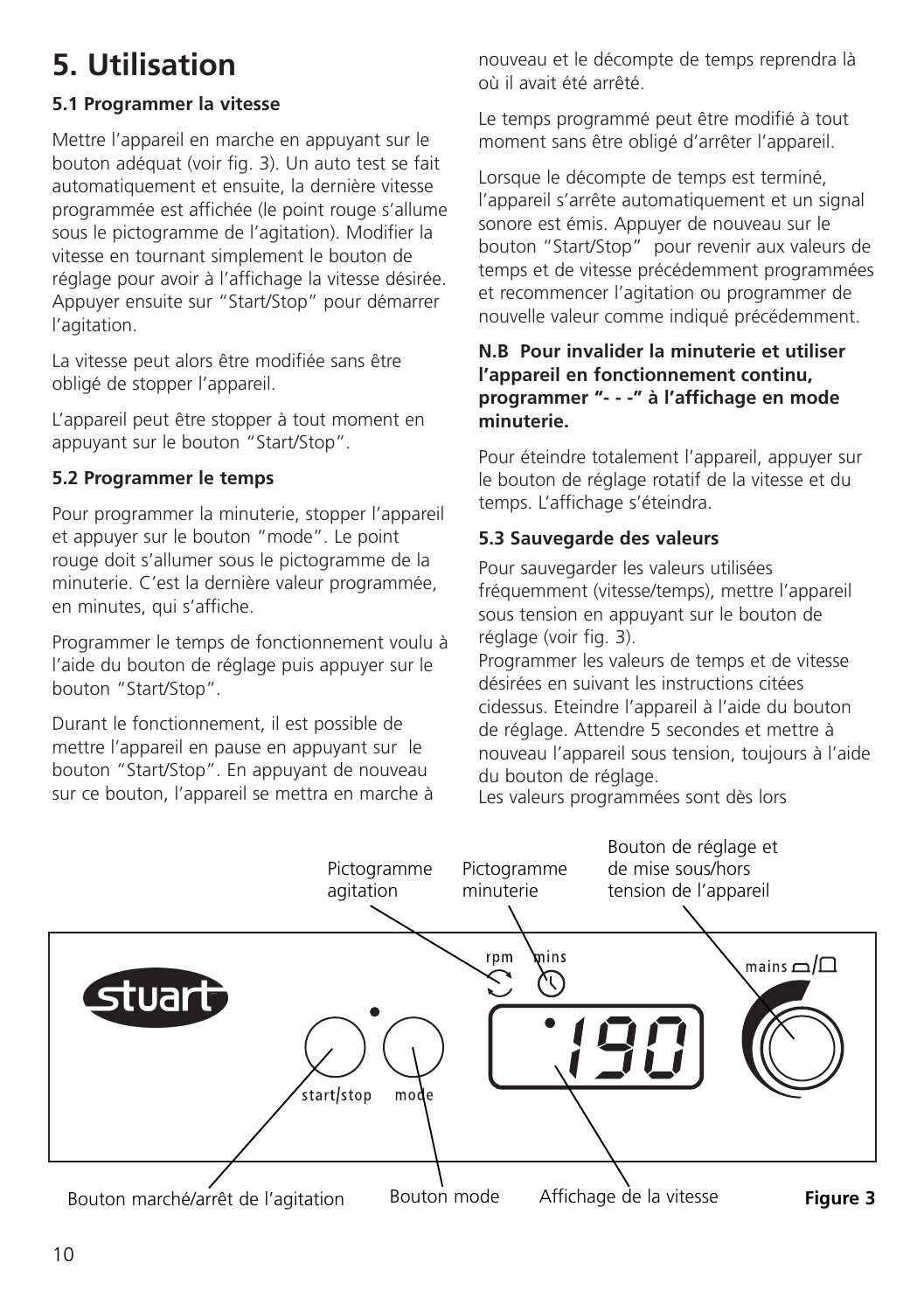sauvegardées. Elles peuvent être modifiées à tout moment en suivant les instructions citées précédemment.

#### **N.B. Le fait de tourner le bouton de réglage lorsque l'appareil est éteint, ne modifie en rien les valeurs programmées et mémorisées.**

#### **Changement d'unité du minuteur**

Le minuteur est réglé par défaut en minutes (de 1 à 9999 minutes). Pour changer les minutes en heures (de 1 minute à 9 heures) appuyez sur la lettre H qui apparaît sur le coté gauche de l'afficheur numérique. Pour passer en minutes et en secondes (de 1 seconde à 90 minutes), éteignez l'appareil à l'aide de la molette de commande puis mettez l'appareil hors secteur en débranchant la prise. Appuyez sur le bouton marche/arrêt et le bouton de mode en les maintenant enfoncés tout en rebranchant simultanément l'appareil. L'afficheur indique temporairement " 88.88 " puis "OFF". Allumez l'appareil avec la molette de commande. L'afficheur indique nn:ss pour les minutes et secondes, H:nn pour les heures et minutes et nn pour les minutes. Tournez la molette de commande pour choisir l'unité du minuteur puis éteignez l'appareil, " OFF " s'affiche. A la prochaine utilisation de l'appareil, le minuteur sera dans l'unité programmée.

## **6. Entretien & réparation**

#### **ATTENTION: S'assurer que l'appareil est déconnecté de l'alimentation électrique avant toute intervention sur l'appareil.**

Ce type d'appareil ne nécessite pas de maintenance régulière et/ou particulière. Seul un nettoyage régulier de l'appareil avec un chiffon propre et sans détergent spécifique peut s'avérer utile. Les débordements de produits doivent être essuyés immédiatement et ce après avoir débranché l'appareil de son alimentation électrique.

### **6.1 Réparation**

Toute intervention doit impérativement être faite part un technicien qualifié.

**Seules les pièces détachées recommandées par la Sté Barloworld Scientific France doivent être utilisées. L'utilisation de pièces autres peut altérer les performances ou la sécurité de l'appareil et annulent la garantie.** 

En cas de besoin, contacter Barloworld Scientific France pour recevoir le manuel de maintenance de l'appareil en indiquant le modèle et son n° de série.

En cas de doute, contacter le service après-vente de Barloworld Scientific Ltd.

#### **6.2 Accessoires**

| Code          | <b>Description</b>                                         |
|---------------|------------------------------------------------------------|
| <b>SSM5/1</b> | Support pour tubes de 1,5ml                                |
| <b>SSM5/2</b> | Support pour tubes de 0,5ml                                |
| <b>SSM3/1</b> | Etagères pour mini agitateurs                              |
| SSL3/1        | Etagères pour agitateurs grande taille                     |
| <b>SSM1/1</b> | Plate-forme pour SSM1                                      |
| <b>SSM1/2</b> | Plate-forme pour 8 plaques de micro<br>titration pour SSM1 |
| <b>SSM1/3</b> | Couvercle plexi pour SSM1                                  |
| <b>SSL1/1</b> | Grande plate-forme pour SSL1, 510 x<br>510mm               |

### **7. Garantie**

Barloworld Scientific France garantit cet appareil de tout défaut de fabrication ou de montage pour une utilisation normale en laboratoire et ce durant **trois (3)** ans. En cas de défaillance, Barloworld Scientific France s'engage à remplacer gratuitement la pièce défectueuse ou l'appareil si ce dernier était déclaré irréparable.

Cette garantie ne s'applique pas si les dommages sont dus à un incendie, un accident, une inondation, une négligence ou une utilisation inadéquate. La garantie ne s'applique pas non plus si l'appareil n'a pas été installé correctement, réparé par une personne non qualifiée ou modifié à l'aide de pièces détachées ne provenant pas de la société Barloworld Scientific France.

Cette garantie ne modifie pas les statuts et droits des échanges commerciaux.

Barloworld Scientific France SAS ZI du Rocher Vert - BP 79 77793 Nemours Cedex France Tél: +33 1 64 45 13 13 Fax: +33 1 64 45 13 00 e-mail: bibby@bibby-sterilin.fr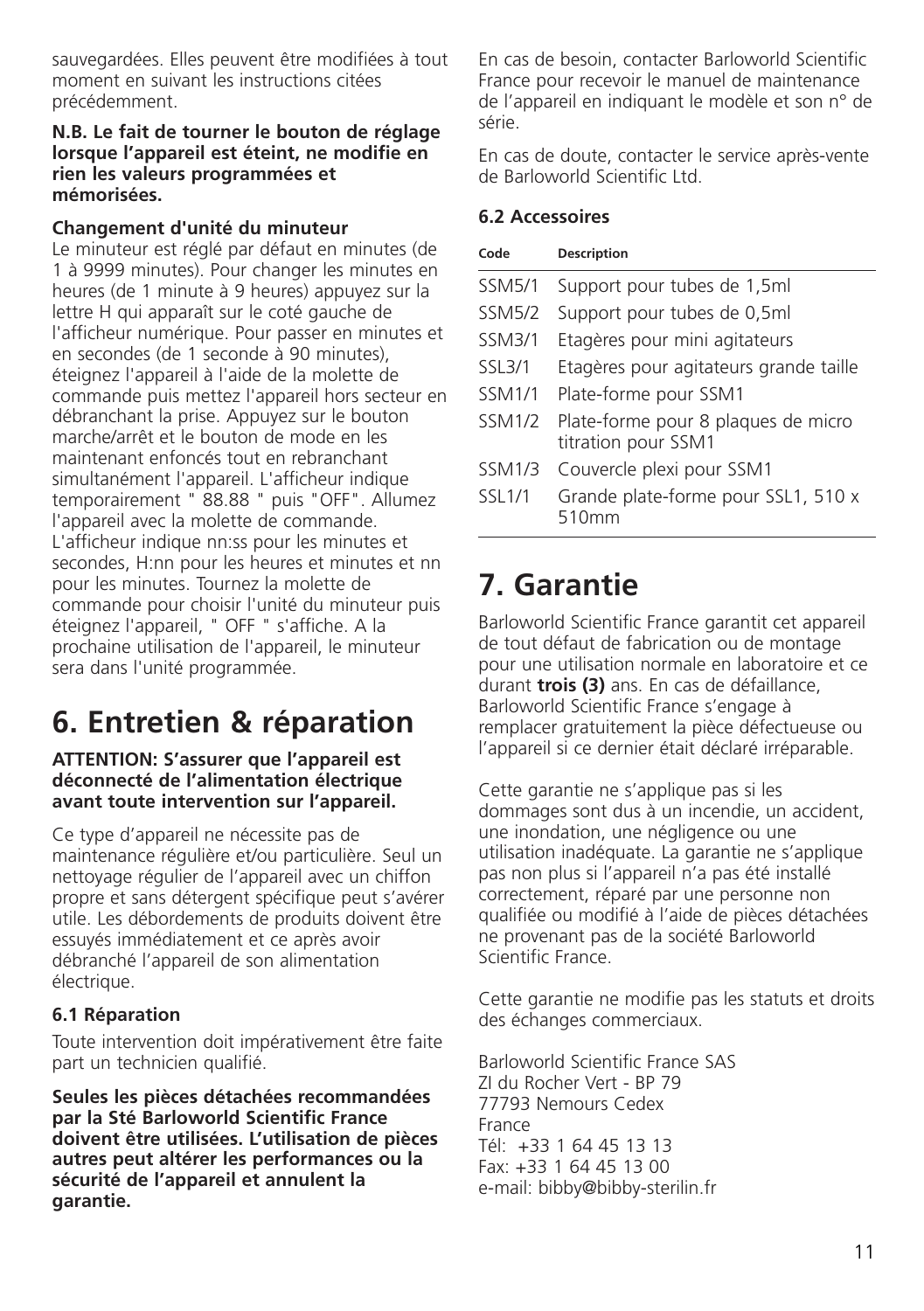## **Italiano**

## **Agitatori basculanti**





### **Figura 1**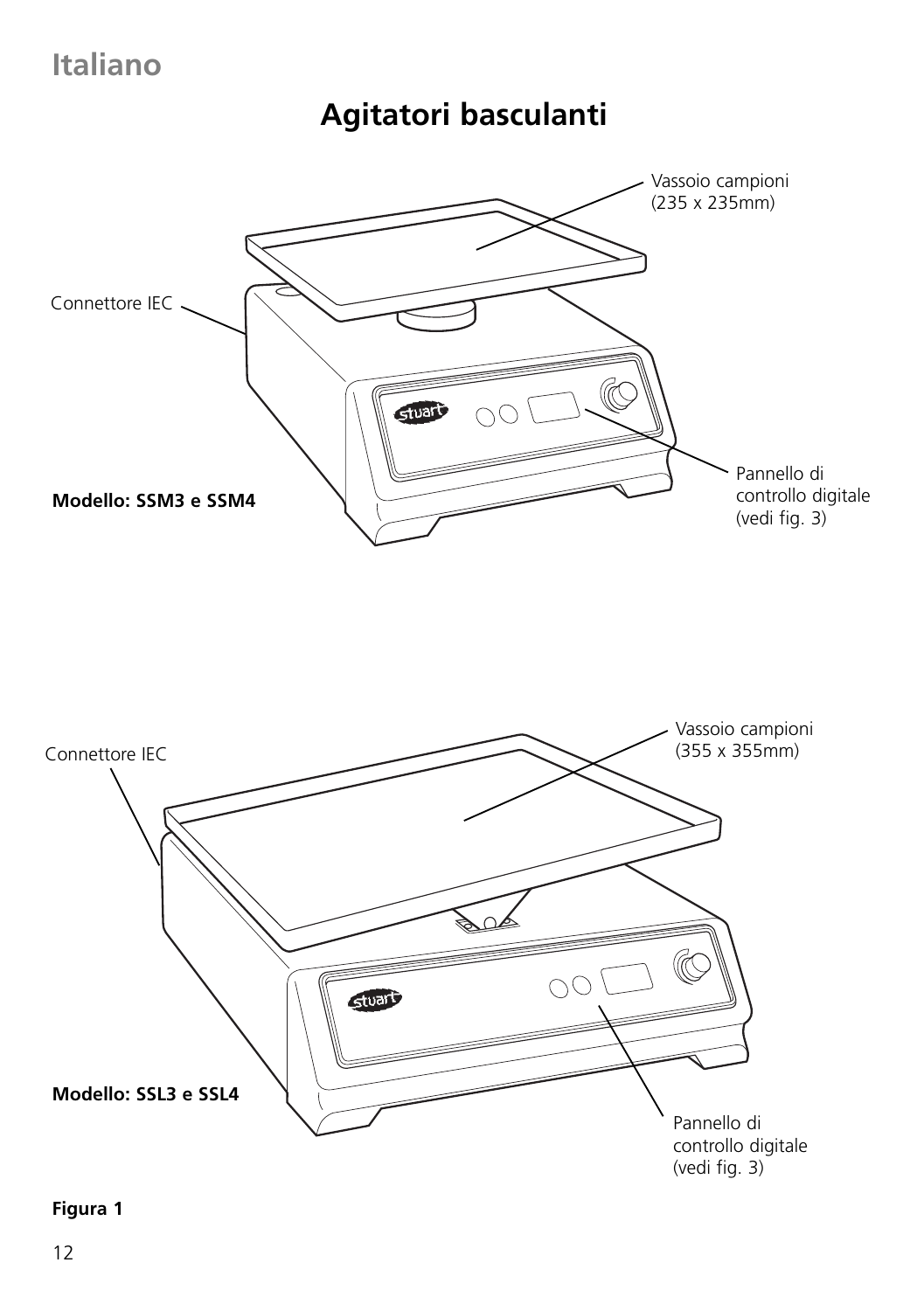## **Scuotitori/Shakers**





**Figura 2**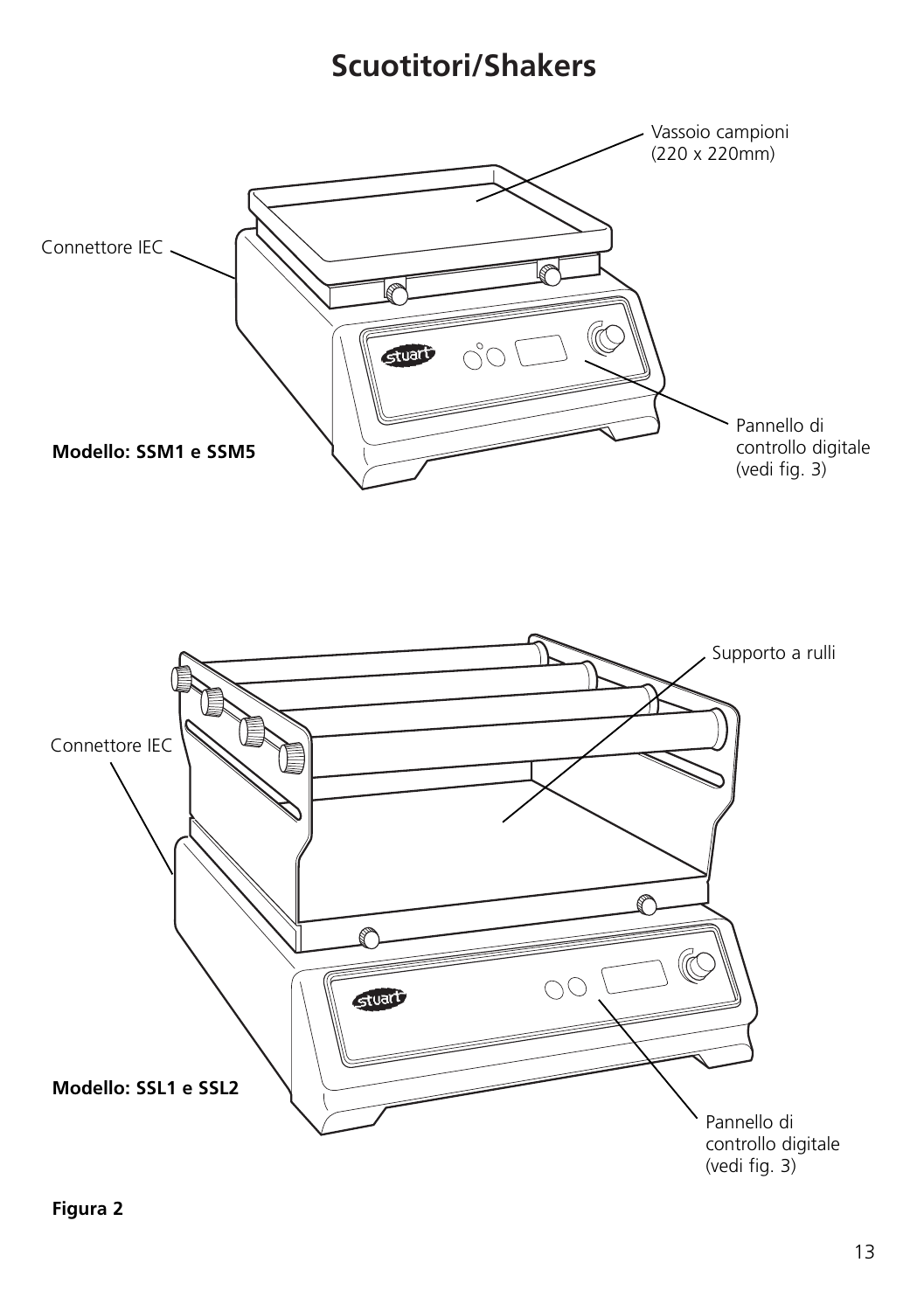### **SCUOTITORI E AGITATORI BASCULANTI**

**SSM1, SSM3, SSM4, SSM5 SSL1, SSL2, SSL3, SSL4**

## **1. Introduzione**

Congratulazioni per la scelta di questo apparecchio Stuart. Per ottenere le migliori prestazioni da questo apparecchio, si consiglia di leggere attentamente le istruzioni prima dell'uso.

Prima di smaltire l'imballaggio, assicurarsi che tutte le parti siano presenti e siano corrette.

**Per la vostra sicurezza e per la sicurezza degli altri, leggere con attenzione i seguenti avvertimenti di sicurezza prima di utilizzare l'apparecchio.**

### **2. Avvertimenti di sicurezza prima dell'uso**

L'utilizzo dell'apparecchio in maniere diverse da quelle descritte nel presente manuale e con accessori diversi da quelli raccomandati da Barloworld Scientific può compromettere le misure di protezione adottate.

Questo prodotto è stato progettato per operare nelle seguenti condizioni: -

- ❖ Da utilizzare soltanto in ambienti chiusi
- ❖ Utilizzare in ambienti ben ventilati
- ❖ Temperatura ambiente da +5 °C a +40 °C
- ❖ Altitudine fino a 2000m
- ❖ Umidità relativa non superiore a 80%
- ❖ Oscillazioni di tensione di alimentazione non superiori a 10%
- ❖ Categoria di sovratensione II IEC60364-4-443
- ❖ Grado di inquinamento 2
- ❖ Utilizzare ad una distanza minima di 200 mm da pareti o altri oggetti su tutti i lati

Trasportare l'apparecchio afferrandolo con entrambe le mani.

Non utilizzare in atmosfera pericolosa o con materiali pericolosi.

Assicurarsi che il carico sia bilanciato correttamente.

Non cercare di fermare il movimento dell'apparecchio con le mani.

Non spostare o trasportare l'apparecchio se in uso o collegato alla rete di alimentazione elettrica.

Dopo una caduta di tensione di rete, l'apparecchio non si riavvierà da solo al ripristino dell'alimentazione.

In caso di interruzione meccanica (ad esempio stallo del motore), l'apparecchio riprenderà il funzionamento non appena l'ostacolo è rimosso.

L'energia meccanica può causare la rottura di recipienti in vetro. Utilizzare con cautela.



Pericolo meccanico SSL2. Montare il supporto a rulli sulla piattaforma prima di avviare l'apparecchio

# **3. Descrizione generale**

Gli scuotitori e gli agitatori Stuart rappresentano la scelta ideale per la miscela e l'aerazione di vari campioni biologici e chimici in laboratorio. Tutti i modelli sono dotati di regolazione digitale di velocità e di un timer digitale regolabile che arresta automaticamente al termine del tempo impostato (da 1 a 9999 minuto, da 1secondo a 90 minuti o da 1 minuto a 9 ore). La gamma SSM comprende apparecchi personali di dimensioni ridotte, mentre la gamma SSL comprende apparecchi omologhi, ma di maggiori dimensioni per uso generale in laboratorio.

**I modelli SSM1 e SSL1** offrono un movimento circolare uniforme e senza scosse con orbita di 16 mm. Gamma di velocità da 30 a 300 g/min. Carico massimo 3 kg e 10 kg rispettivamente.



**Il modello SSL2** offre un movimento alternativo laterale ideale per applicazioni in cui è necessaria un'agitazione energica.

Gamma di velocità da 25 a 250 g/min. Carico max: 10 kg\*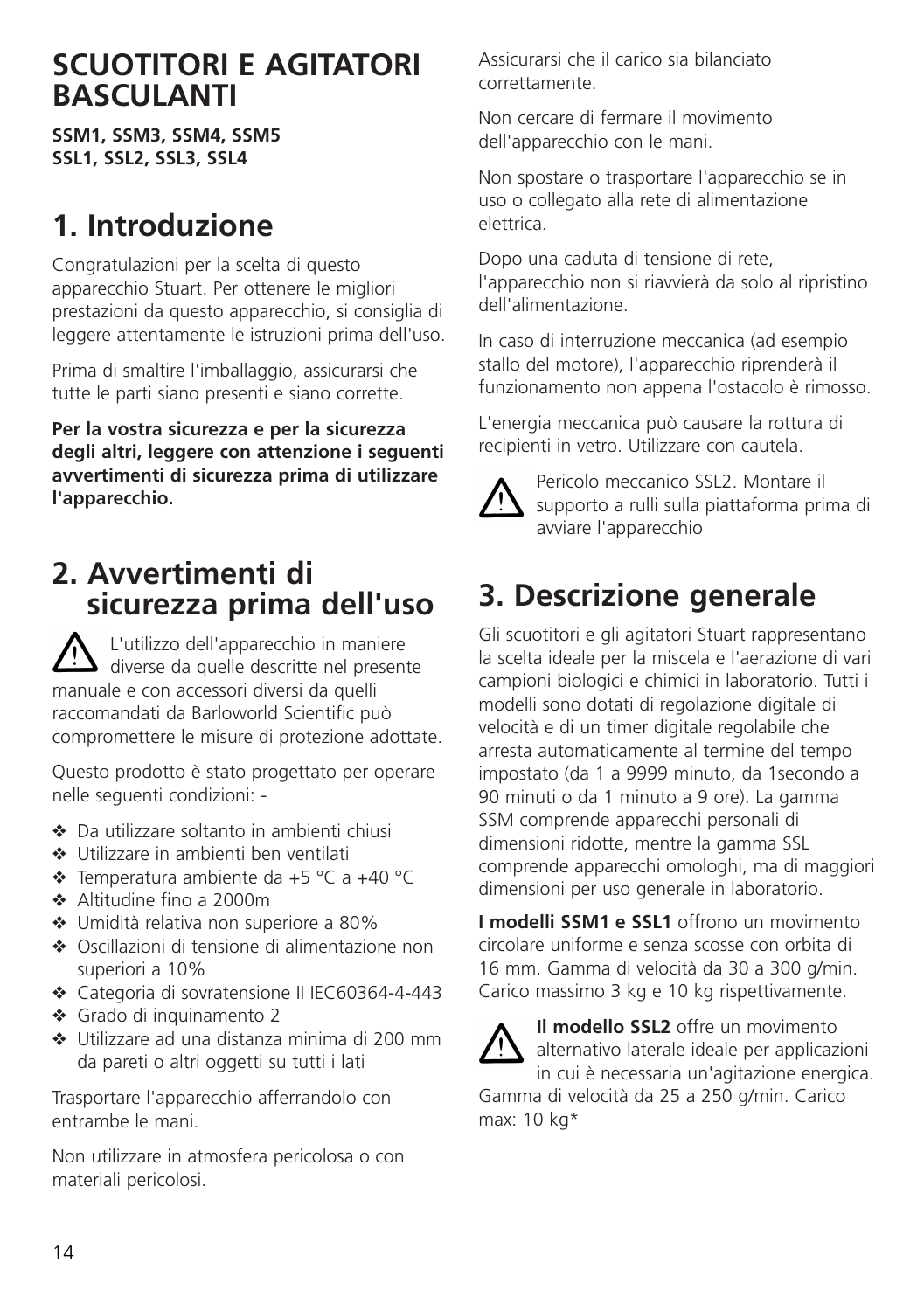### **IMPORTANTE:**

\* La velocità massima consentita con carico 10 Kg è 200 g/min.

Il carico massimo consentito a velocità 250 g/min è 5 kg.

**I modelli SSM3 e SSL3** offrono un movimento giratorio tridimensionale ideale per agitazione a bassa formazione, estrazione DNA, procedimenti di colorazione e decolorazione, ecc. Gamma di velocità da 5 a 70 g/min. Carico massimo 3 kg e 10 kg rispettivamente. L'angolo di inclinazione può essere regolato manualmente, senza l'uso di attrezzi, fra 3° e 12° (per istruzioni fare riferimento alla sezione 4.6).

**I modelli SSM4 e SSL4** offrono un movimento oscillante per la creazione di un moto ondulatorio all'interno di recipienti quali beute per culture, piastre di Petri, ecc. Gamma di velocità da 5 a 70 g/min. Carico massimo 3 kg e 10 kg rispettivamente.

**Il modello SSM5** è progettato per l'utilizzo con piastre per microtitolazione e tubi per microcentrifuga. L'alta

velocità, abbinata a un'orbita molto ridotta, crea l'azione vibratoria di agitazione necessaria per miscelare volumi molto piccoli. Gamma di velocità da 250 a 1.200 g/min.

### **IMPORTANTE**

Carico massimo: 1kg

### **4. Preparazione per l'uso tutti i modelli**

### **4.1 Installazione elettrica**

### **QUESTA APPARECCHIATURA DEVE ESSERE COLLEGATA A TERRA**

Prima di procedere con il collegamento, leggere e capire le seguenti istruzioni e verificare che l'alimentazione elettrica di rete corrisponda ai valori prescritti nella targhetta dati dell'apparecchio.

Tutti i modelli sono progettati per il funzionamento a 230V 50Hz. Il consumo di potenza di ciascun apparecchio è 50 W.

Tutti gli strumenti sono dotati di un connettore IEC sul retro dell'apparecchio per il collegamento al cavo di alimentazione di rete.

### **Attenzione: sono presenti fusibili sia sulla fase che sul neutro.**

Questi apparecchi sono forniti con due cavi per il collegamento all'alimentazione di rete, dotati di spine a norma IEC. Un cavo è dotato di spina GB a 3 spinotti e l'altro è dotato di una spina a 2 spinotti di tipo Shuko, per il collegamento all'alimentazione di rete. Scegliere il cavo adatto alla propria situazione e smaltire l'altro cavo.

Se nessuno dei due cavi è adatto, sostituire la spina sul cavo di tipo britannico con una spina adatta alle proprie esigenze. Per effettuare questa operazione, tagliare la spina pressofusa, preparare il cavo e collegarlo ad una spina adatta secondo le istruzioni eventualmente fornite con la spina.

#### **TALE OPERAZIONE DEVE ESSERE ESEGUITA UNICAMENTE DA UN ELETTRICISTA QUALIFICATO.**

NOTA: Fare riferimento alla targhetta dati dell'apparecchio per verificare che la spina e il fusibile siano adatti alla tensione e alla potenza indicate.

I singoli conduttori all'interno del cavo sono colorati come segue:

> FASE - MARRONE NEUTRO - BLU TERRA - VERDE/GIALLO

Collegare sempre il cavo di alimentazione all'apparecchio PRIMA di inserire la spina nella presa di corrente di rete.

Nel caso ne sia necessaria la sostituzione, utilizzare cavo da 1 mm2 codice armonizzato H05VV-F con una spina IEC320.

N.B. Nel Regno Unito, la spina di alimentazione è protetta con un fusibile da 10A, montato all'interno della spina stessa.

### **IN CASO DI DUBBI, RIVOLGERSI A UN ELETTRICISTA QUALIFICATO**

4.2 Collegare l'apparecchio all'alimentazione elettrica - NON ACCENDERE L'APPARECCHIO.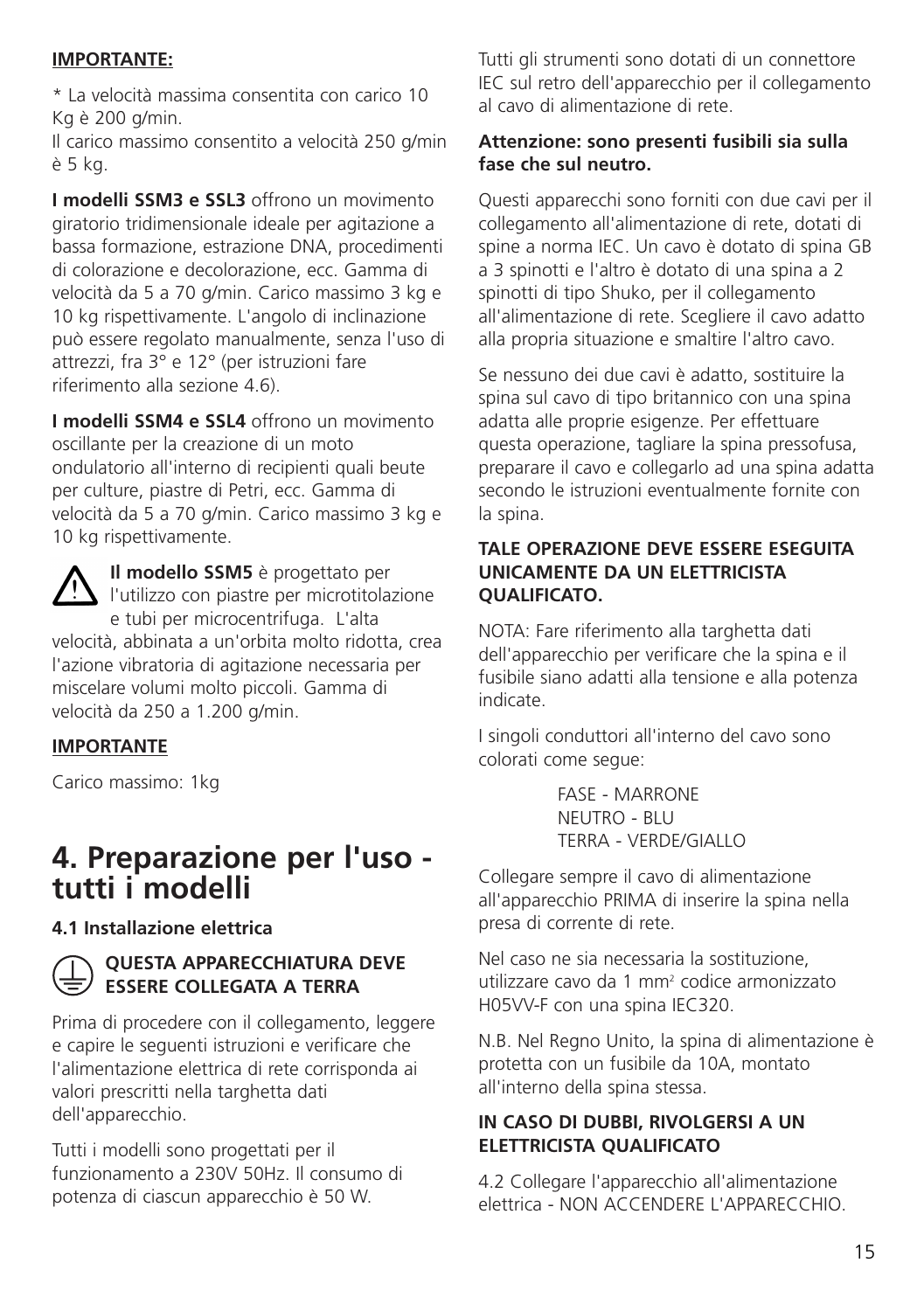4.3 Collocare l'apparecchio su di un piano orizzontale, solido e non sdrucciolevole, assicurandosi che vi sia spazio sufficiente intorno all'apparecchio per consentirne il movimento senza interferenze con altri oggetti.

4.4 Montare eventualmente supporto e rulli sulla piattaforma (es. modelli SSL1, SSM1 con SSM1/1 e SSL2), assicurandosi di stringere bene le viti a mano prima di avviare l'apparecchio.

4.5 Caricare l'apparecchio con i campioni, assicurandosi che il carico sia correttamente bilanciato e non superi il valore massimo consentito.

4.6 Regolazione dell'angolo di inclinazione sugli agitatori a movimento giratorio tridimensionale modelli SSM3 e SSL3. Impostare l'agitatore alla minima velocità (5 movimenti/min). Sotto alla piattaforma è visibile un perno cilindrico con un dado. Arrestare l'agitatore quando il dado si trova di fronte all'operatore. **Non allentare il dado**. È possibile ora inclinare la piattaforma in direzione perpendicolare al pannello anteriore dell'apparecchio. Dopo aver ottenuto l'inclinazione desiderata, riavviare l'apparecchio.

## **5. Utilizzo**

### **5.1 Impostazione della velocità**

Accendere l'unità premendo il comando di regolazione(v. Fig. 3). Dopo l'esecuzione di una serie di test di autodiagnostica, il display

visualizza l'ultima velocità memorizzata. Il punto rosso visualizzato dal display indica che è selezionata la velocità (rpm). Impostare eventualmente la velocità desiderata ruotando il comando di regolazione. Quando è visualizzata la velocità desiderata, premere il pulsante di avvio e arresto per avviare il movimento.

È possibile regolare la velocità anche senza arrestare l'apparecchio.

L'apparecchio può essere arrestato in qualsiasi momento premendo il pulsante "start/stop" di avvio e arresto.

### **5.2 Impostazione del timer**

Per impostare il timer, arrestare l'apparecchio e premere il pulsante "mode" di selezione modalità. Il punto rosso del display si sposta sull'indicazione del tempo. Il display visualizza l'ultimo tempo impostato in minuti.

Impostare il tempo desiderato mediante il comando di regolazione. Quando il display visualizza il tempo desiderato, premere il pulsante "start/stop" di avvio e arresto per avviare il movimento.

L'apparecchio può essere arrestato in qualsiasi momento premendo il pulsante "start/stop" di avvio e arresto. Premere nuovamente il pulsante per riavviare il movimento e il timer.

È possibile regolare il timer anche senza arrestare l'apparecchio.

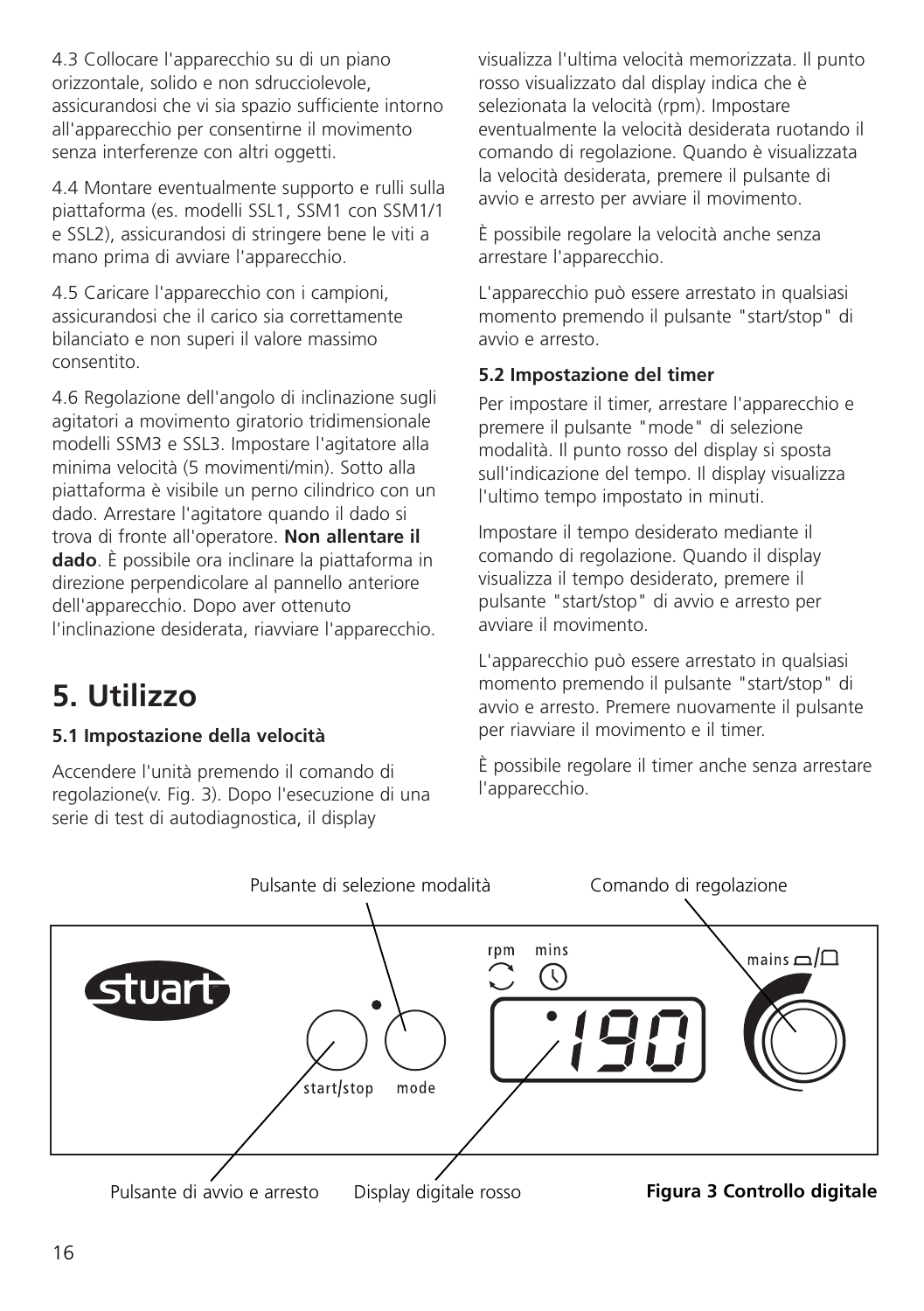Quando il timer raggiunge lo zero, l'apparecchio si arresta ed emette un segnale acustico di avviso. Premere nuovamente il pulsante "start/stop" di avvio e arresto per ripristinare gli stessi valori di tempo e velocità, oppure impostare nuovi valori con la stessa procedura.

### **Nota: per disabilitare il timer e impostare l'apparecchio per l'azionamento continuato, selezionare - - - sul display mentre in modalità Timer.**

Per spegnere l'apparecchio completamente, premere il comando di regolazione. Il display visualizzerà il messaggio OFF.

### **5.3 Memorizzazione dei valori di velocità e tempo**

Per memorizzare una combinazione di valori di velocità e tempo frequentemente utilizzati, accendere l'apparecchio premendo il comando di regolazione (v. Fig. 3). Impostare un valore di velocità e un valore di tempo (da 1 a 9999 minuto, da 1secondo a 90 minuti o da 1 minuto a 9 ore o funzionamento continuo - - -) mediante la procedura sopra descritta. Spegnere l'apparecchio premendo il comando di regolazione. Attendere 5 secondi e riaccendere l'apparecchio premendo nuovamente il comando di regolazione. I valori impostati sono adesso memorizzati nell'apparecchio. Tali valori possono essere modificati in qualsiasi momento ripetendo la stessa procedura.

#### **N.B. Quando l'apparecchio viene spento premendo il comando di regolazione, i valori di velocità e tempo impostati vengono sempre memorizzati e verranno ripristinati quando l'apparecchio viene riacceso.**

### **Modifica dell'unità del timer**

Come impostazione predefinita il timer utilizza,come unità, solo i minuti (da 1 a 9999 minuti). Per modificare la lettura :-passare da minuti ad ore (da 1 minuto a 9 ore) nel carattere di sinistra del display si visualizza la lettera H. Per passare a secondi e minuti (da 1 secondo a 90 minuti), spegnere l'unità usando la manopola di comando, quindi interrompere l'alimentazione disconnettendo la spina. Tenere premuto il pulsante di avvio/arresto e il pulsante mode mentre si ricollega l'alimentazione elettrica. Il

display visualizzerà per qualche istante 88:88, quindi la parola OFF. Accendere l'unità usando la manopola di comando: il display visualizzerà nn:ss per i minuti e i secondi ; H:nn per le ore e i minuti e nn per i minuti. Ruotare la manopola per selezionare l'unità del timer desiderata e spegnere l'apparecchio con la manopola di comando; si visualizzerà la scritta OFF. Al successivo utilizzo dell'apparecchio il timer passerà all'unità impostata.

### **6. Manutenzione, assistenza e riparazione**

AVVERTENZA: Assicurarsi che l'apparecchio sia scollegato dall'alimentazione elettrica prima di intraprendere qualsiasi operazione di manutenzione o assistenza.

Questa serie di apparecchi non richiede particolari interventi di assistenza. L'unica manutenzione necessaria è la pulizia delle superfici esterne con un panno umido e un detergente non aggressivo. Eventuali versamenti e spruzzi dovranno essere immediatamente puliti, assicurandosi di scollegare sempre l'apparecchio dall'alimentazione elettrica.

### **6.1 Riparazioni**

Ogni riparazione o sostituzione di componenti DEVE obbligatoriamente essere effettuata da personale adeguatamente qualificato.

Utilizzare unicamente parti di ricambio fornite o specificate da Barloworld Scientific Ltd. o suoi agenti. L'installazione di parti non approvate può compromettere il funzionamento adeguato delle funzioni di sicurezza previste nello strumento.

Per un elenco completo delle parti di ricambio richieste dai tecnici di assistenza per la realizzazione di riparazioni interne, oppure per ricevere un manuale di assistenza, rivolgersi al Dipartimento commerciale di Barloworld Scientific Ltd. indicando modello e numero di serie.

In caso di dubbi, rivolgersi al Dipartimento tecnico di Barloworld Scientific Ltd.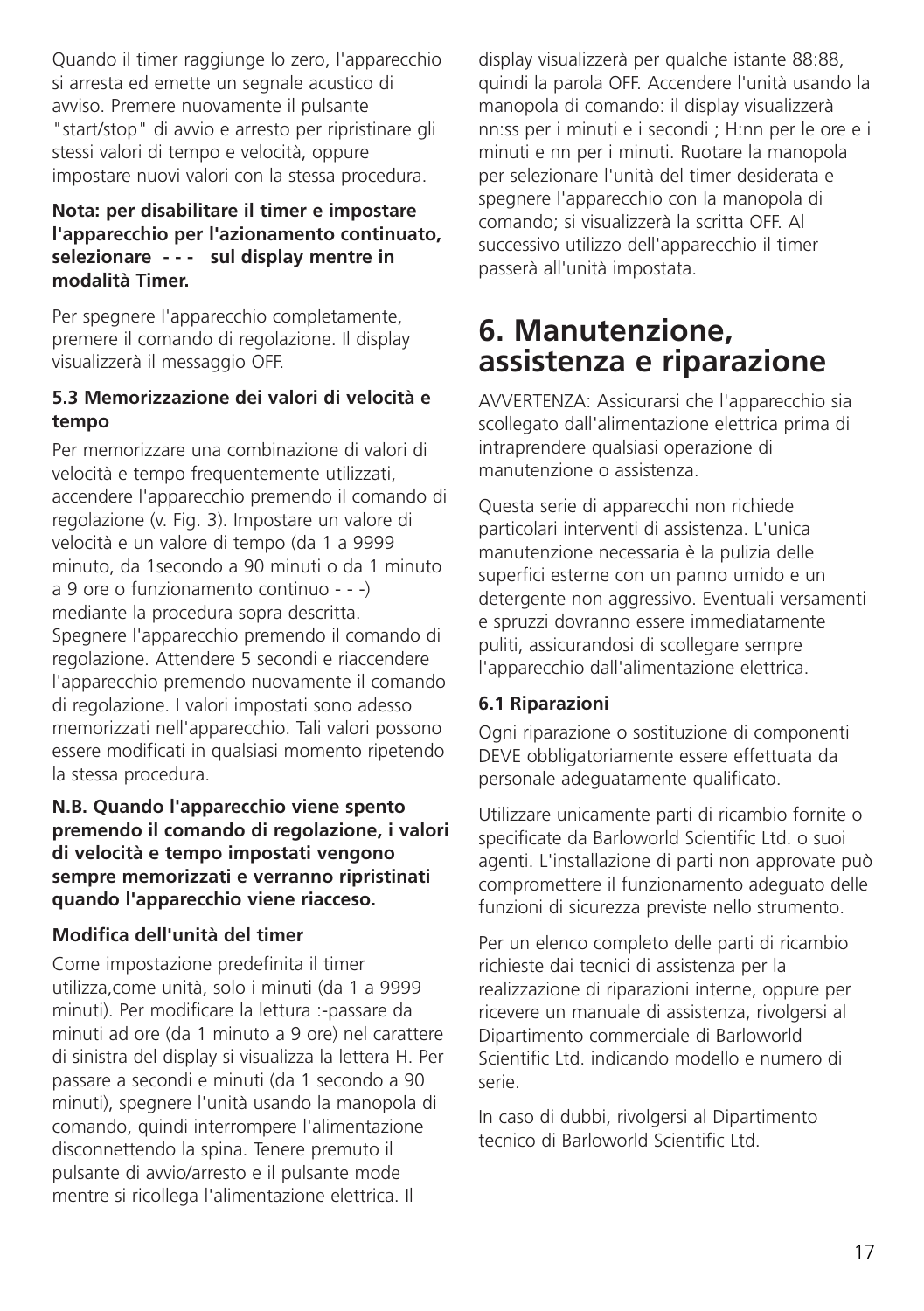### **6.2 Accessori**

| Codice        | <b>Descrizione</b>                                          |
|---------------|-------------------------------------------------------------|
| <b>SSM5/1</b> | Struttura porta provette per provette<br>da 1.5 ml          |
| <b>SSM5/2</b> | Struttura porta provette per provette<br>da 0 <i>.</i> 5 ml |
| <b>SSM3/1</b> | Sistema a ripiani (per mini agitatori)                      |
| SSL3/1        | Sistema a ripiani (per agitatori grandi)                    |
| <b>SSM1/1</b> | Supporto a rulli (per SSM1)                                 |
| <b>SSM1/2</b> | Piattaforma grande (per 8 piastre a<br>pozzetti) per SSM1   |
| <b>SSM1/3</b> | Coperchio in plastica (per SSM1)                            |
| <b>SSL1/1</b> | Piattaforma grande, 510 x 510 mm                            |

## **7. Garanzia**

La Barloworld Scientific Ltd. garantisce questo prodotto contro tutti i difetti di materiale e di fabbricazione, se usato in condizioni normali di laboratorio, per un periodo di **tris (3)** anni. In caso di un reclamo accertato, la Barloworld Scientific sostituirà gratuitamente qualsiasi componente difettoso o sostituirà l'intera unità.

La presente garanzia NON è valida se il danno è causato da incendio, incidente, uso scorretto, negligenza, regolazione o riparazione scorretta, danno causato da installazione, adattamento, modifica, montaggio di parti non omologate o riparazioni eseguite da personale non autorizzato.

Barloworld Scientific Italia Srl Via Alcide de Gasperi 56 20077 Riozzo di Cerro al Lambro Milano Italia Tel: +39 (0)2 98230679 Fax: +39 (0)2 98230211 e-mail: marketing@barloworld-scientific.it www.barloworld-scientific.it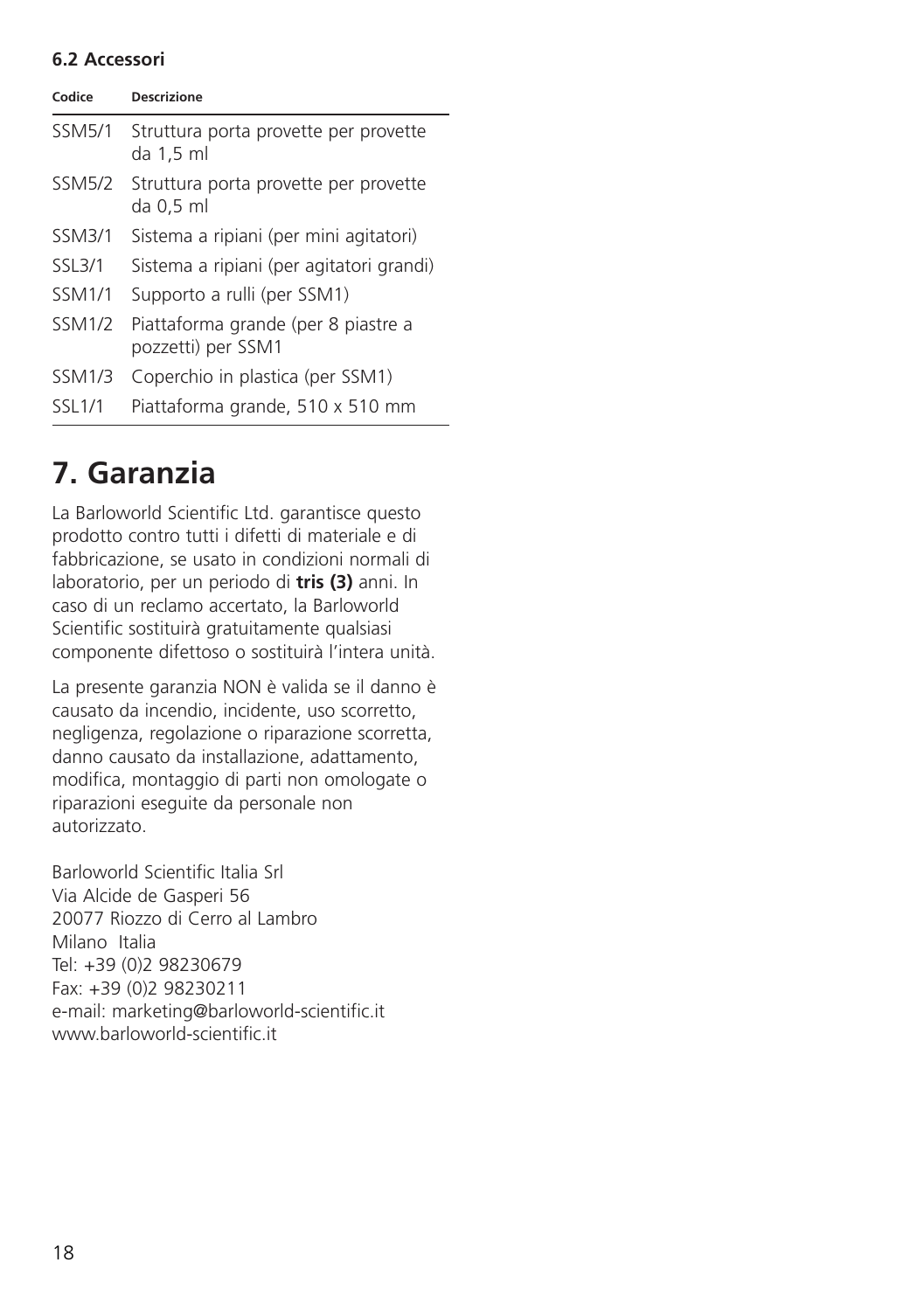# **Espanol ~**

### **Basculador**



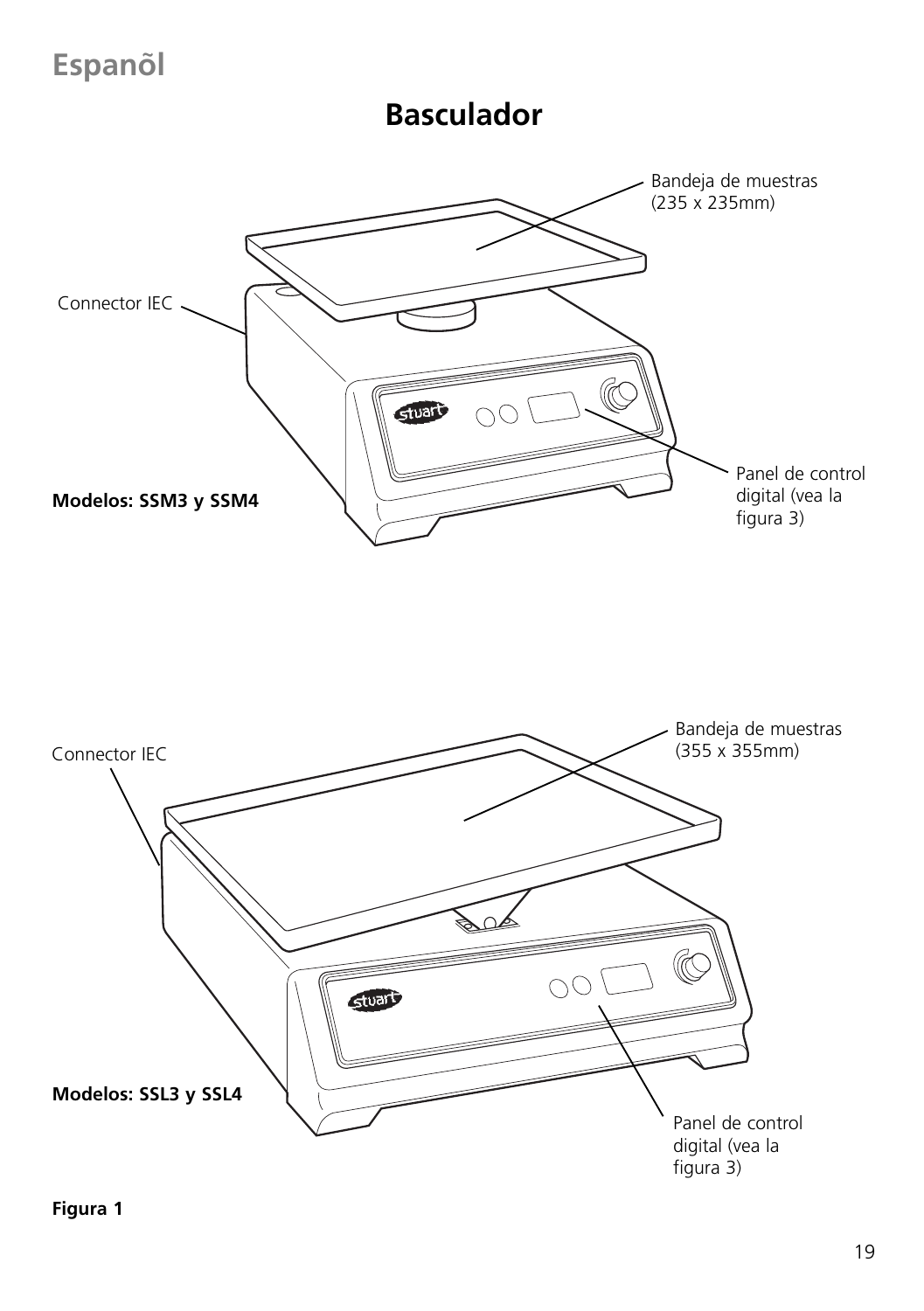## **Agitadores**





### **Figura 2**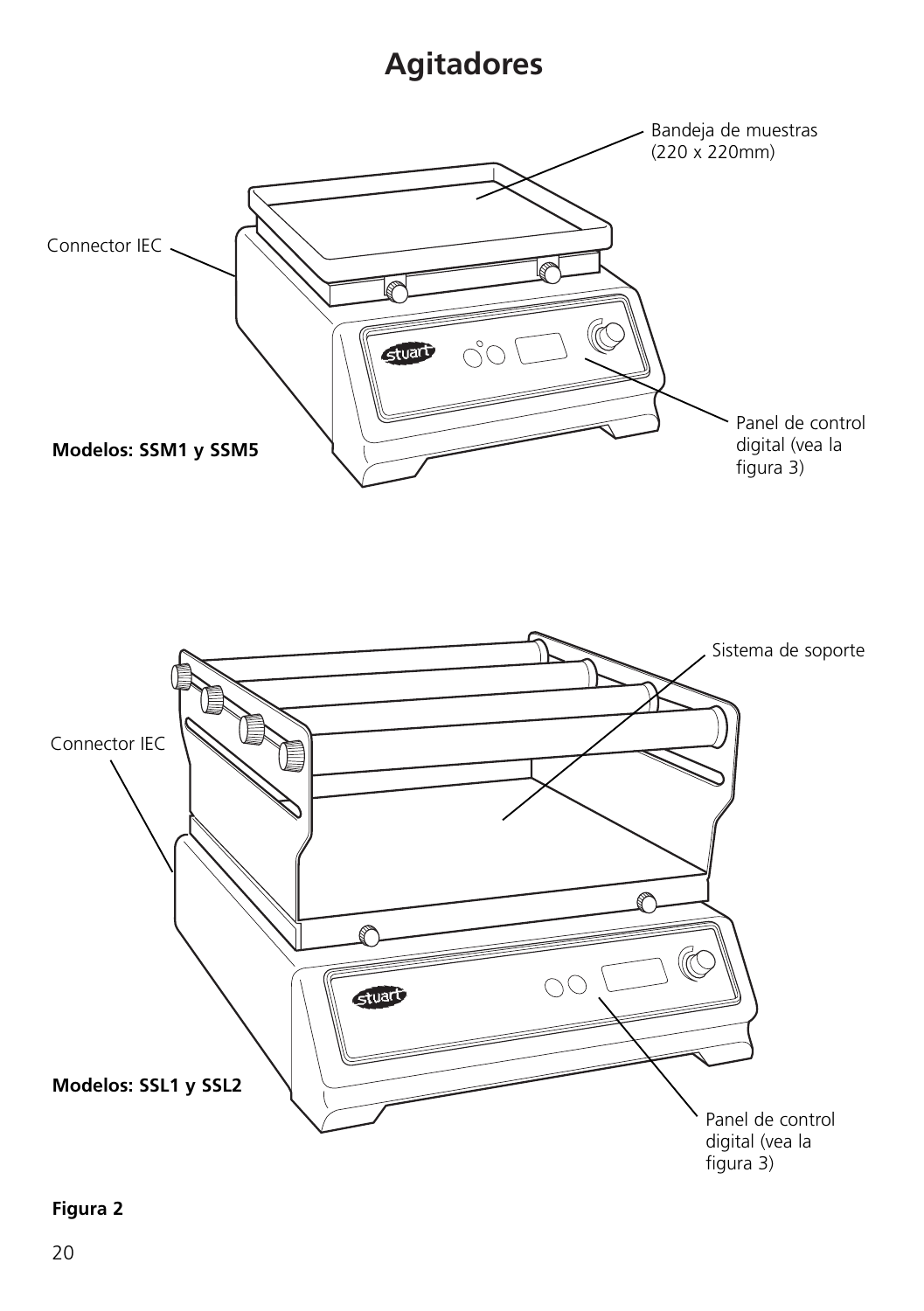### **AGITADORES Y BASCULADORES**

**SSM1, SSM3, SSM4, SSM5 SSL1, SSL2, SSL3, SSL4**

## **1. Introducción**

Gracias por comprar este instrumento Stuart. Para obtener el mejor rendimiento del instrumento rogamos lea detenidamente estas instrucciones antes de utilizarlo.

Antes de desechar el embalaje asegure que se incluyen todas las piezas y que están en buen estado.

**Para seguridad propia y de otros por favor lea y memorice el consejo de seguridad descrito a continuación antes de utilizar el instrumento.**

### **2. Consejo de seguridad antes de utilizar**

Si el instrumento no se utiliza de la manera descrita en este manual y se usa con accesorios que no son los recomendados por Barloworld Scientific podrá perjudicarse la eficacia de la protección ofrecida.

Este instrumento ha sido diseñado para funcionar en las condiciones siguientes:

- ❖ Para uso interior solamente
- ❖ En un área bien ventilada
- ❖ A una temperatura ambiente entre +5°C y  $+40^{\circ}$ C
- ❖ A una altitud de hasta 2000m
- ❖ A una humedad relativa no superior al 80%
- ❖ La fluctuación del suministro de la red no debe superar el 10%
- ❖ Sobrevoltaje de acuerdo con la categoría II IEC60364-4-443
- ❖ Grado de polución 2
- ❖ A una distancia de aproximadamente 200mm de paredes y otros elementos

El instrumento deberá transportarse con ambas manos.

No deberá usarse en atmósferas peligrosas o con materiales peligrosos.

Asegure que el peso de la carga esté equilibrado.

No intente detener el movimiento con la mano.

No mueva o transporte nunca el instrumento mientras lo utiliza ni lo conecte al suministro eléctrico de la red.

Si se interrumpe el suministro de la red, el instrumento no volverá a reactivarse al restaurarse la corriente eléctrica.

En caso de interrupción mecánica (e.g. si se cala el motor), el instrumento continuará funcionando al eliminarse la causa de la interrupción.

La energía mecánica puede provocar la rotura de los recipientes de vidrio, de modo que debe utilizarse con precaución.



Peligro mecánico SSL2. El soporte debe montarse en la plataforma antes del funcionamiento.

## **3. Descripción general**

Los agitadores y basculadores Stuart son instrumentes ideales para la mezcla y aireación de diversas muestras biológicas y químicas en el laboratorio. Todos los modelos incorporan ajuste digital tanto de velocidad como y un temporizador digital ajustable que detiene automáticamente después del tiempo ajustado (1 minuto hasta 9999,1 segundo hasta 90 minutos o 1 minuto hasta 9 horas) La gama SSM comprende instrumentos de uso personal con cobertura de instalación reducida mientras que los de la gama SSL son los equivalentes de mayor tamaño normalmente utilizados en el laboratorio.

Los **modelos SSM1 y SSL1** realizan un movimiento circular uniforme con una órbita de 16mm. Desarrollan velocidades de 30 a 300rpm con cargas máximas de 3kg y 10kg respectivamente.

El **modelo SSL2** efectúa un movimiento reciprocante de lado a lado ideal cuando se requiere un agitado enérgico. Velocidades de 25 a 250rpm con carga máximas de 10kg\*.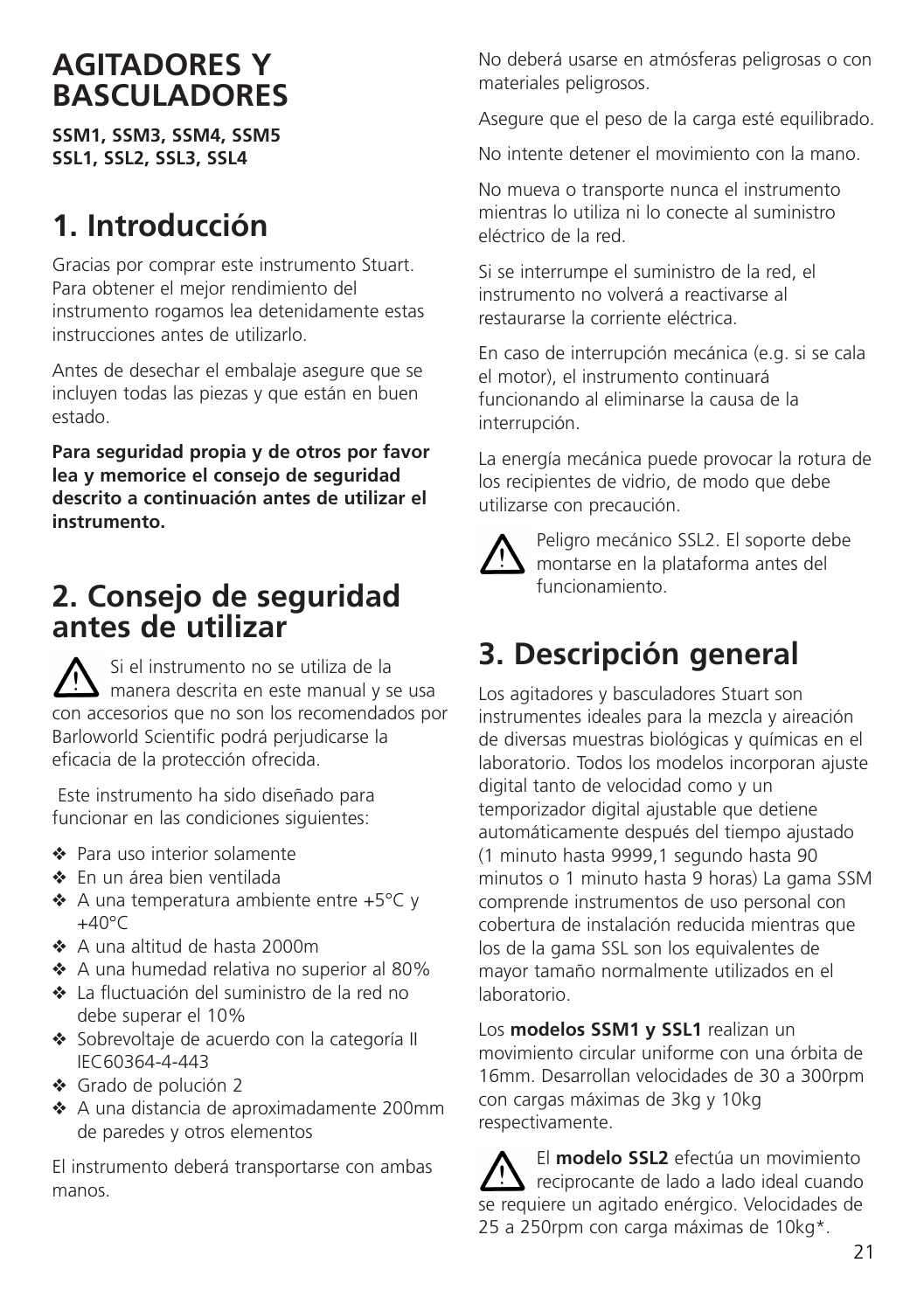### **IMPORTANTE**

\* La velocidad máxima con 10kg de carga son 200rpm.

La carga máxima para una velocidad de 250rpm son 5kg.

Los **modelos SSM3 y SSL3** realizan un movimiento giratorio tridimensional ideal para un agitado de baja formación, extracciones de DNA, procedimientos de tinción y destinción, etc. Desarrollan velocidades de 5 a 70 rpm con cargas máximas de 3kg y 10kg respectivamente. El ángulo de inclinación puede ajustarse manualmente entre 3 y 12° sin necesidad de herramientas (vea las instrucciones en la sección 4.6).

Los **modelos SSM4 y SSL4** realizan un movimiento basculante de vaivén parecido al del oleaje en el interior de recipientes tales como matraces de cultivo, cajas Petri, etc. Desarrollan velocidades de 5 a 70 rpm con cargas máximas de 3kg y 10kg respectivamente.

El **modelo SSM5** está diseñado para ser  $\sum$  usado con placas de microtitular y tubos de microcentrifugar. Su alta velocidad combinada con una diminuta órbita crea el agitado vibratorio requerido para el mezclado de volúmenes sumamente reducidos. Desarrollan velocidades de 250 a 1.200rpm.

### **IMPORTANTE**

Carga máxima de 1kg.

### **4. Preparación para utilización - Todos los modelos**

**4.1 Instalación eléctrica**



### **ESTE INSTRUMENTO DEBE SER CONECTADO A MASA**

Antes de la conexión se ruega leer y memorizar estas instrucciones y asegurar que el suministro de la línea corresponde con el especificado en la placa de datos.

Todos los modelos están diseñados para ser usados con 230V, 50Hz. El consumo eléctrico de cada instrumento es de 50W.

Los instrumentos incorporan una toma IEC en su parte posterior para la conexión del cable de la red.

Precaución: Hay fusibles instalados tanto en el hilo activo como en el neutro.

Todos los modelos se envían con dos cables de la red provistos de enchufes IEC para su conexión al instrumento. Un cable incorpora un enchufe de 3 clavijas U.K. y el otro con un enchufe de 2 clavijas "Shuko" para su conexión a la red. Seleccione el cable adecuado para su instalación eléctrica y deseche el otro.

Si ninguno de los cables es adecuado, seleccione el cable con el enchufe U.K. y sustituye éste por otro alternativo adecuado. Esto requiere cortar el enchufe moldeado, preparar el cable y conectarlo al enchufe alternativo de acuerdo con las instrucciones.

### **ES IMPORTANTE ASEGURAR QUE ESTA OPERACIÓN SEA REALIZADA SOLAMENTE POR UN ELECTRICISTA CUALIFICADO**

NOTA: Consulte la placa de datos del instrumento para asegurar que el enchufe y el fusible sean adecuados para el voltaje y vataje especificados en la placa.

Los hilos incluidos en el cable de la red muestran los colores siguientes:

> ACTIVO - MARRÓN NEUTRO - AZUL TIERRA - VERDE / AMARILLO

El cable de la red adecuado deberá ser conectado al instrumento ANTES de efectuar la conexión al suministro de la red.

Si es necesario recambiar el cable de la red deberá emplearse un cable de 1mm2 de código armonizado H05VV-F conectado a un enchufe IEC320.

N.B. El cable de la red U.K. está protegido con un fusible de 10A sobre el enchufe.

### **EN CASO DE DUDAS CONSULTE CON UN ELECTRICISTA PROFESIONAL**

4.2 Conecte el suministro eléctrico - NO TODAVÍA ACTIVE EL INSTRUMENTO.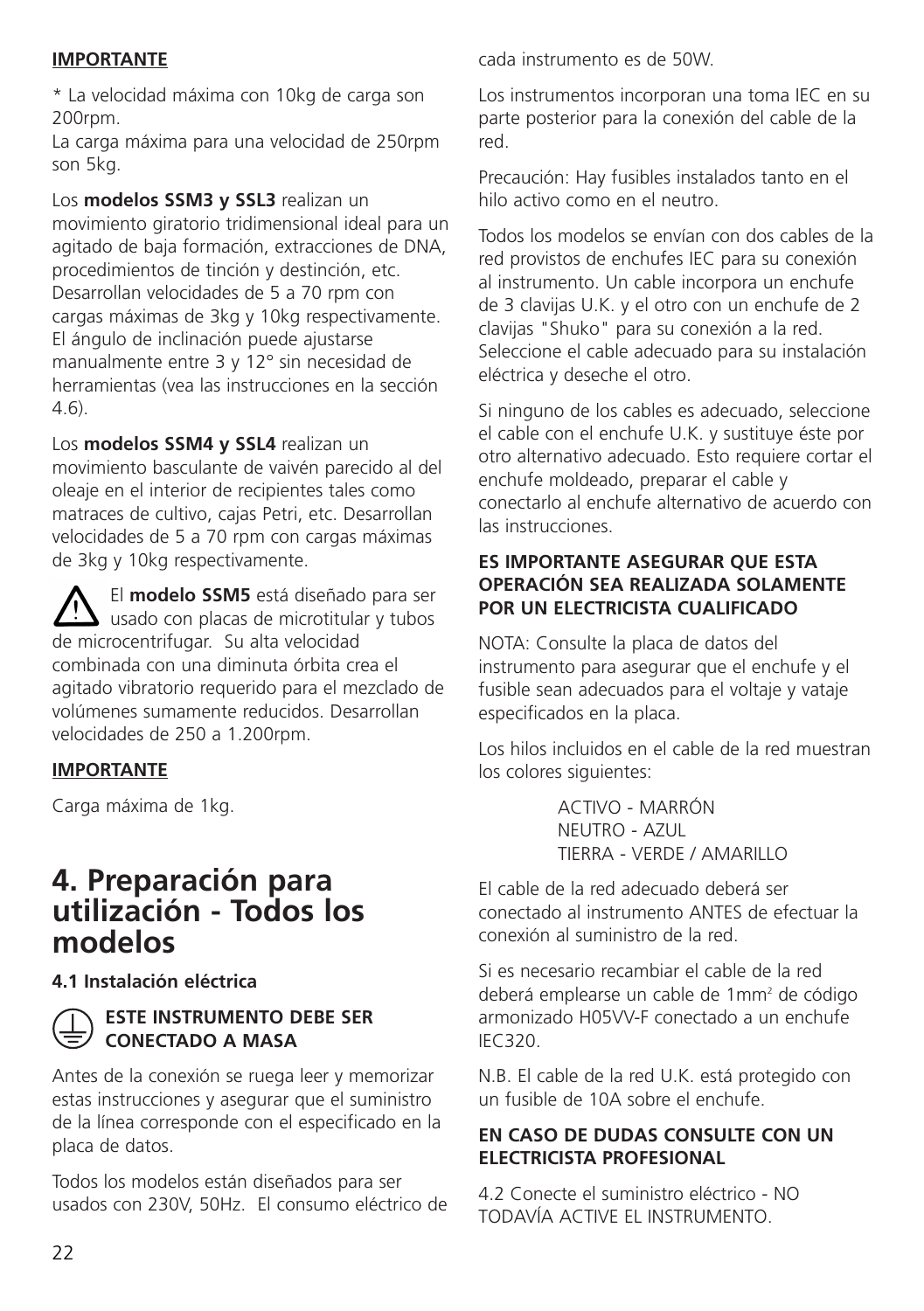4.3 Coloque el instrumento en superficie firme, nivelada y antideslizante, con suficiente espacio alrededor para moverse sin entrar en contacto con obstrucciones durante su utilización.

4.4 Instale el soporte en la plataforma si aplica (i.e. modelos SSL1, SSM1 con SSM1/1 y SSL2), asegurando que los tornillos mariposa estén apretados antes de encender el instrumento.

4.5 Disponga la muestra en el agitador / basculador asegurando que la carga permanezca uniformemente equilibrada y no exceda la carga máxima especificada.

4.6 Ajuste el ángulo de inclinación de los basculadores de movimiento giratorio tridimensional SSM3 y SSL3. Ponga el basculador a velocidad mínima (5rpm). Bajo la plataforma hay un eje cilíndrico con una tuerca; detenga el basculador cuando la tuerca quede orientada hacia usted. No afloje la tuerca. La plataforma podrá inclinarse ahora a ángulos rectos con su cara frontal. Una vez satisfecho con el ángulo de inclinación, vuelva a activar el basculador.

# **5. Funcionamiento**

### **5.1 Ajuste de velocidad**

Encienda el instrumento pulsando la perilla de control (vea la figura 3). El instrumento realizará una prueba automática rutinaria tras lo cual la pantalla roja visualizará la última velocidad almacenada (el punto rojo en la pantalla muestra las RPM seleccionadas). Esto puede ajustarse girando perilla de control. Una vez visualizada la velocidad correcta, pulse el botón encender / apagar para iniciar el movimiento.

La velocidad puede ser ajustada con el instrumento funcionando.

El instrumento puede detenerse en cualquier momento pulsando el botón encender / apagar.

### **5.2 Ajuste del temporizador**

Para utilizar el temporizador, detenga la rotación y pulse el botón de modo. El punto rojo en la pantalla se mueve a tiempo. La pantalla visualizará el tiempo últimamente almacenado en minutos.

Seleccione el tiempo de cuenta atrás requerido usando la perilla de control. Cuando la pantalla visualiza el tiempo correcto en minutos, pulse el botón encender / apagar para iniciar el funcionamiento.

Durante el funcionamiento, el movimiento puede detenerse en cualquier momento pulsando el botón encender / apagar. Si el botón se pulsa de nuevo, el movimiento se reanudará y el temporizador continuará la cuenta atrás.

El temporizador puede ser ajustado sin detener el instrumento.

Cuando el temporizador llega a cero, el instrumento se detendrá automáticamente y se activará una señal de alarma audible. Pulse el botón encender / apagar para retroceder a los

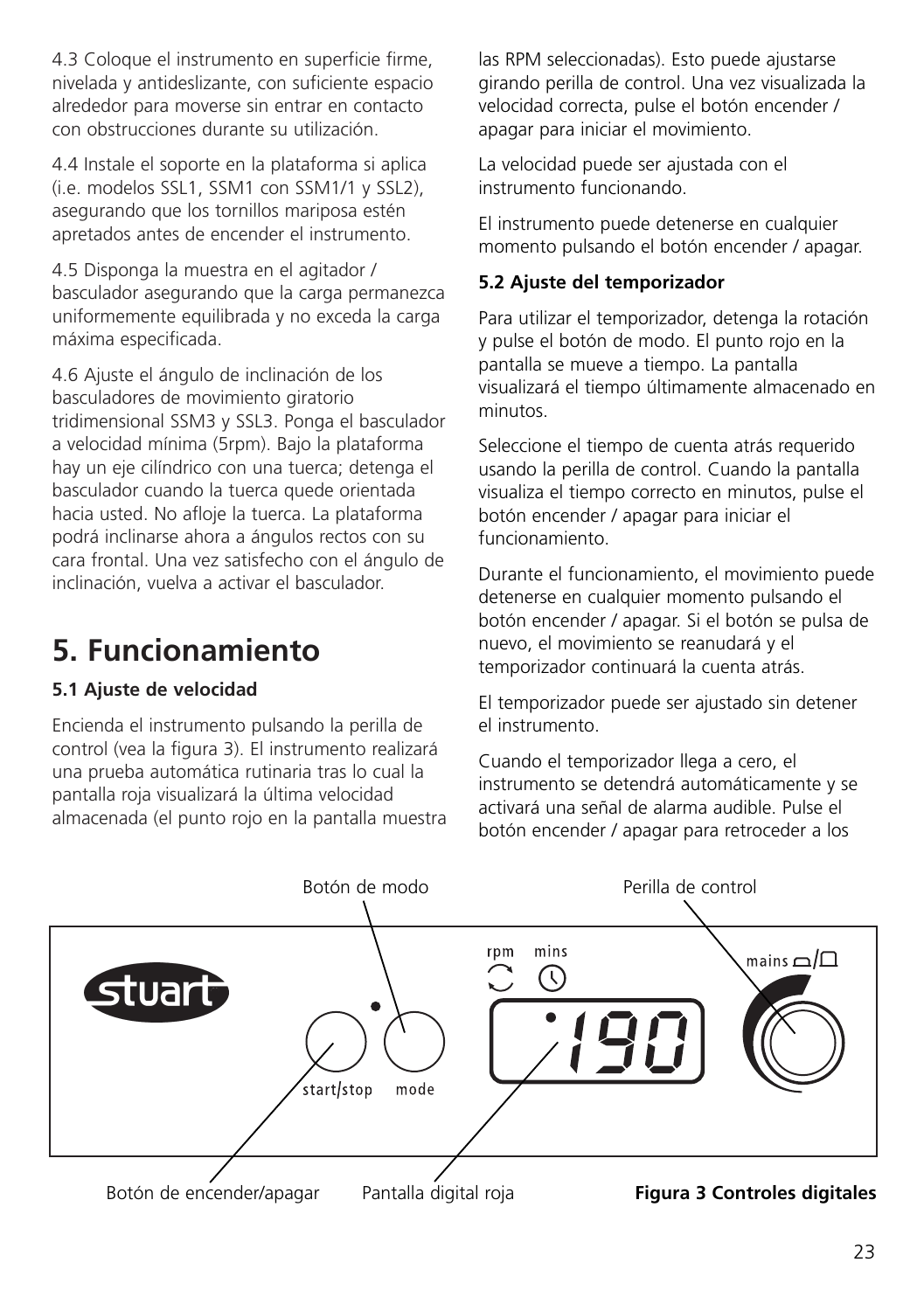últimos valores de tiempo y velocidad ajustados o seleccione nuevos valores observando las instrucciones previamente descritas.

### **N.B. Para desactivar el temporizador y volver a la rotación continua, seleccione - - en la pantalla durante el modo temporizador.**

Para apagar el instrumento por completo, pulse la perilla de control. La pantalla visualizará OFF (apagar).

### **5.3 Para guardar los valores de velocidad / tiempo**

Para guardar un valor normalmente usado de velocidad / tiempo, encienda el instrumento pulsando el perilla de control (vea la figura 3). Seleccione un valor de velocidad y un valor de tiempo (1 minuto hasta 9999,1 segundo hasta 90 minutos o 1 minuto hasta 9 horas, o bien de manera continua - - -) siguiendo la instrucción arriba descrita. Apague el instrumento pulsando la perilla de control. Espere 5 segundos y vuelva a encender el instrumento pulsando el perilla de control. Los valores introducidos quedan ahora guardados en la memoria. Podrán ser modificados en cualquier momento observando el mismo procedimiento anterior.

### **N.B. Al apagar el instrumento con la perilla de control, todos los valores de velocidad / tiempo ajustados antes de apagar el instrumento serán guardados y los mismos serán restaurados cuando se vuelve a encender el instrumento.**

### **Cambio del temporizador**

El ajuste predeterminado del temporizador de launidad está sólo en minutos (1 minuto hasta 9999). Para cambiar de minutos a horas (1 minuto hasta 9 horas), H se muestra en el dígito izquierdo de la pantalla del temporizador o para cambiar a segundos y minutos (1 segundo hasta 90 minutos), apague la unidad con el mando de control y luego desconecte el suministro eléctrico del enchufe. Mantenga presionado el botón de arranque/parada y el botón de modo mientras enciende al mismo tiempo el suministro eléctrico. La pantalla mostrará provisionalmente 88:88 y luego OFF. Encienda la unidad con el mando de control; la pantalla mostrará nn:ss para minutos

y segundos, H:nn para horas y minutos y nn para minutos. Gire el mando de control para seleccionar la unidad del temporizador deseada y luego apague el equipo con el mando de control; se mostrará OFF. La próxima vez que se utilice la unidad, el temporizador se habrá cambiado a la unidad ajustada.

### **6. Mantenimiento, servicio y reparación**

AVISO: Asegure que el instrumento sea desconectado de la red de suministro eléctrico antes de intentar realizar cualquier trabajo de mantenimiento o servicio.

Los instrumentos de esta gama no requieren servicio rutinario alguno. El único mantenimiento que requieren es una limpieza exterior con un trapo húmedo y un detergente suave. Los derrames y las salpicaduras deberán limpiarse inmediatamente de ocurrir después de aislar el instrumento de la red eléctrica.

### **6.1 Reparaciones**

Todas las reparaciones o recambios de piezas DEBEN ser realizados por personal adecuadamente cualificado.

**Solamente deberán utilizarse piezas de repuesto suministradas o especificadas por Barloworld Scientific Ltd. o por su agente autorizado. La instalación de piezas no aprobadas puede afectar la efectividad de las características de seguridad incorporadas en el instrumento.**

Si desea una lista completa de piezas requeridas por los técnicos de servicio que realizan las reparaciones internas, o recibir un manual de servicio, por favor póngase en contacto con el Departamento de Ventas de Barloworld Scientific Ltd especificando tanto el modelo como el número de serie del instrumento.

Si tiene cualquier tipo de duda, por favor póngase en contacto con el Departamento Técnico de Barloworld Scientific Ltd.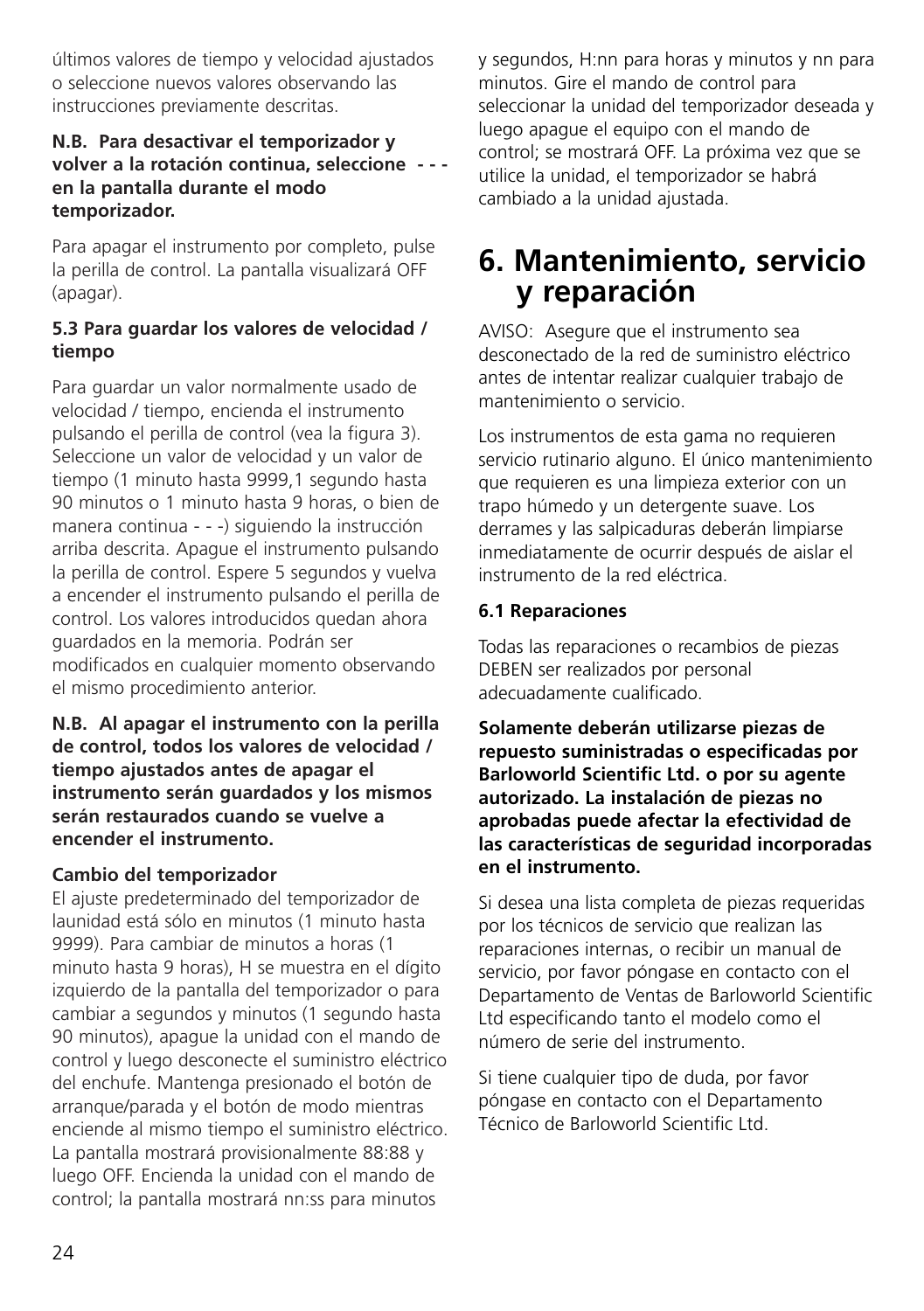### **6.2 Accesorios**

| Código        | Descripción                                                        |
|---------------|--------------------------------------------------------------------|
| <b>SSM5/1</b> | Portatubos para tubos de 1,5ml                                     |
| <b>SSM5/2</b> | Portatubos para tubos de 0,5ml                                     |
| <b>SSM3/1</b> | Sistema de hileras (para basculadores<br>miniatura)                |
| SSL3/1        | Sistema de hileras (para basculadores<br>grandes)                  |
| <b>SSM1/1</b> | Sistema de soporte (para el modelo<br>SSM <sub>1</sub> )           |
| <b>SSM1/2</b> | Plataforma grande (para placas de 8<br>huecos) para el modelo SSM1 |
| <b>SSM1/3</b> | Tapa de plástico (para el modelo SSM1)                             |
| SSL1/1        | Plataforma grande de 510 x 510mm                                   |

## **7. Garantía**

Barloworld Scientific Ltd garantiza que este instrumento está libre de defectos en materiales y mano de obra, cuando se usa en condiciones de laboratorio normales, durante un periodo de **tres (3)** años. En caso de recibir una reclamación justificada, Barloworld Scientific reemplazará gratuitamente cualquier componente defectuoso o el instrumento.

Esta garantía NO es aplicable si el daño ha sido causado por incendio, accidente, uso incorrecto, descuido, ajuste o reparación incorrectos, daños causados por la instalación, adaptación, modificación, montaje de piezas no aprobadas o por la reparación realizada por personal no autorizado.

Afora S.A. Calle Aribau 240 08006 Barcelona Spain Tel: +343 93-306 98 00 Fax: +343 93-306 98 23 e-mail: marketing@afora.com www.afora.com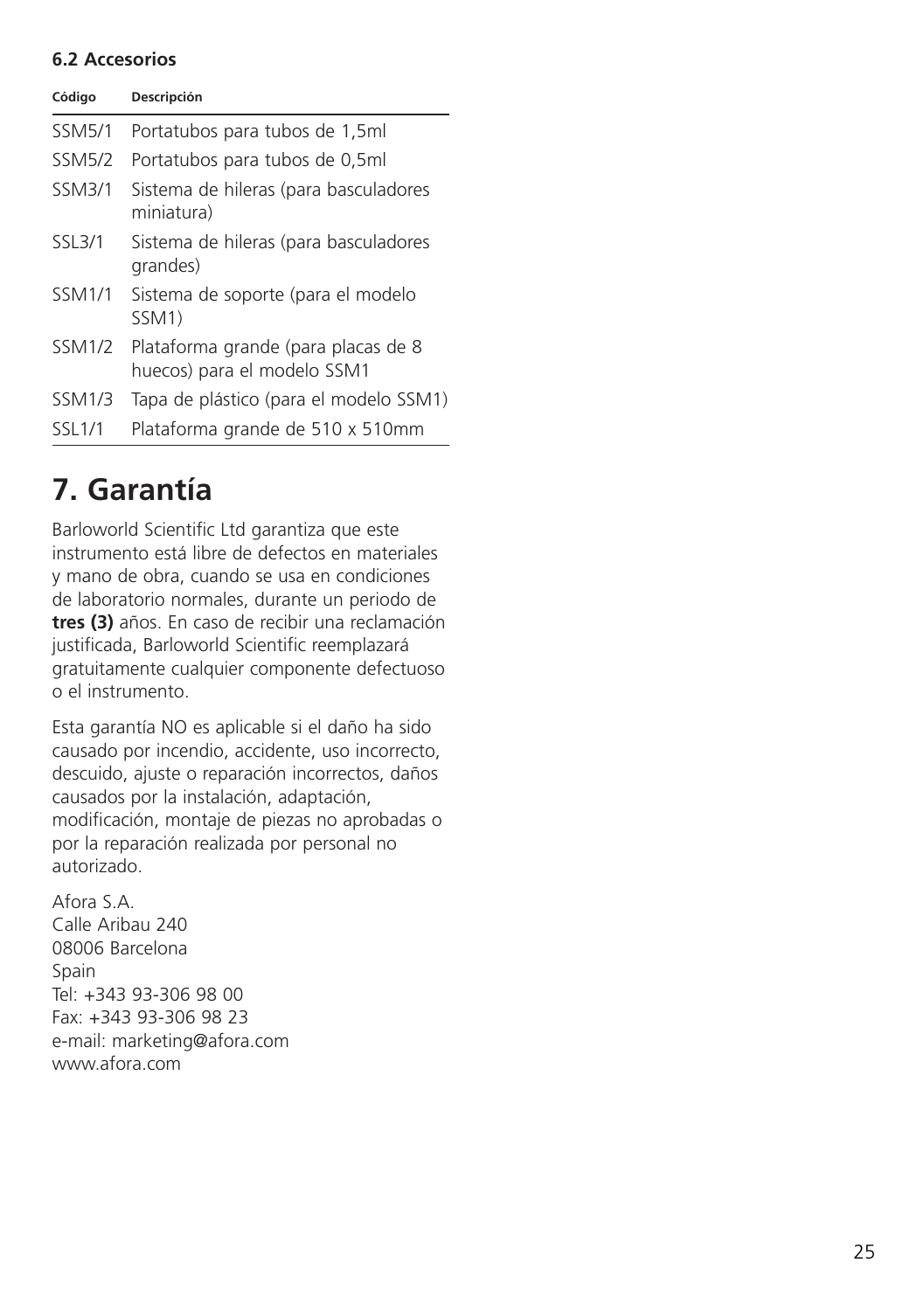**Deutsch**

**Wipptische**





### **Abbildung 1**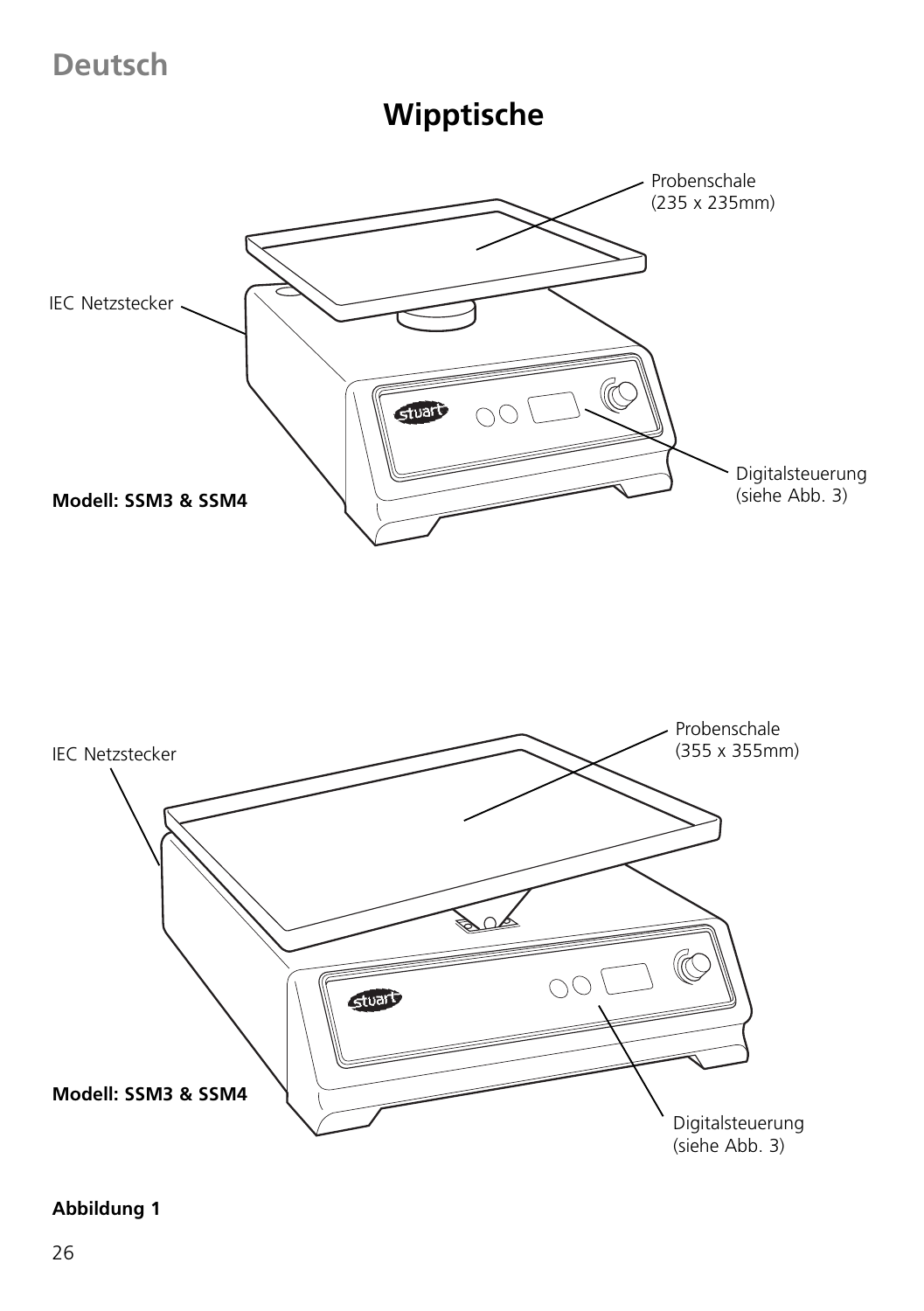## **Schüttler**



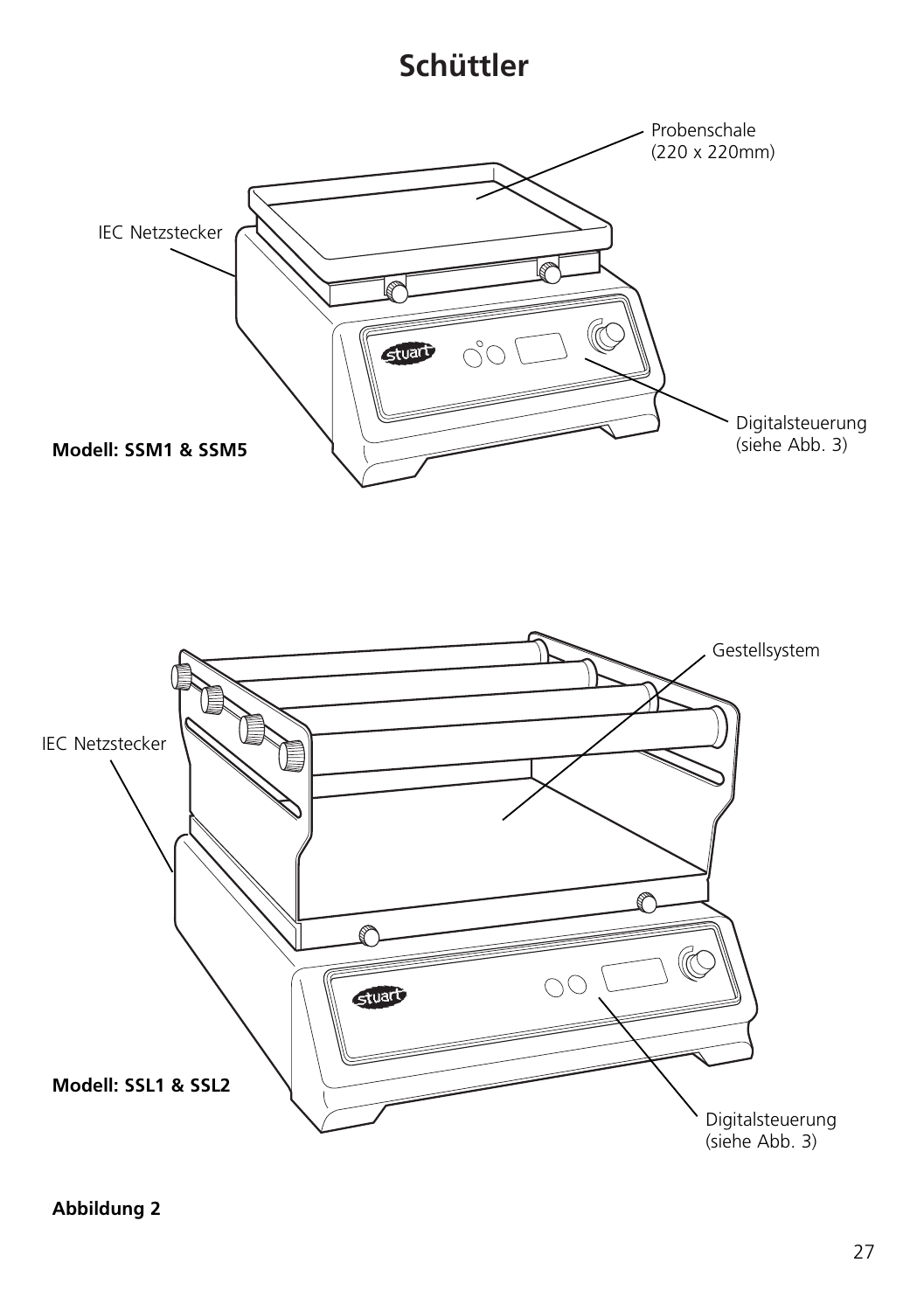## **SCHÜTTLER UND WIPPTISCHE**

**SSM1, SSM3, SSM4, SSM5 SSL1, SSL2, SSL3, SSL4**

## **1. Einleitung**

Wir bedanken uns für den Kauf dieses Stuart Produkts. Lesen Sie bitte vor dem Gebrauch diese Bedienungsanleitung gründlich durch, um das Gerät optimal nutzen zu können.

Kontrollieren Sie bitte vor dem Entsorgen der Verpackung, ob alle Bestandteile des Geräts vorhanden sind.

**Die folgenden Sicherheitshinweise dienen Ihrer eigenen Sicherheit und der anderer Personen. Lesen Sie diese deshalb vor dem Einsatz des Geräts aufmerksam durch.**

### **2. Vor dem Gebrauch zu beachtende Sicherheitshinweise**

Wenn das Gerät nicht entsprechend der Bedienungsanleitung betrieben, bzw. mit nicht von Barloworld Scientific empfohlenen Zubehörteilen eingesetzt wird, können die Schutzfunktionen des Gerätes beeinträchtigt werden.

Dieses Gerät ist für den Einsatz unter folgenden Bedingungen ausgelegt:

- ❖ Nur für den Gebrauch in Innenräumen
- ❖ In einem gut durchlüfteten Bereich aufstellen
- ❖ Umgebungstemperatur +5°C bis +40°C
- ❖ Höhe: Bis zu 2000 m
- ❖ Relative Luftfeuchte nicht über 80%
- ❖ Netzspannungsschwankungen nicht über 10%
- ❖ Überspannungsklasse II IEC60364-4-443
- ❖ Verschmutzungsgrad 2
- ❖ Es ist ein Mindestabstand von 200 mm zu allen Wänden und anderen Gegenständen einzuhalten

Das Gerät muss mit beiden Händen getragen werden.

Das Gerät nicht in explosionsfähigen Stoffen oder entzündlichen Atmosphären betreiben.

Auf eine gleichmäßige Gewichtsverteilung achten.

Die Bewegung nicht mit der Hand unterbrechen.

Das Gerät niemals transportieren, wenn es in Betrieb, oder an die Stromversorgung angeschlossen ist.

Bei einem Stromausfall schaltet sich das Gerät nach Beheben der Störung nicht wieder ein.

Im Falle einer mechanischen Unterbrechung (z. B. Motor bleibt stehen) schaltet sich das Gerät nach Beheben der Störung wieder ein.

Mechanische Energie kann zum Bruch von Glasgefäßen führen. Vorsichtig vorgehen.



Mechanische Gefahr SSL2. Das Gestell vor dem Betrieb auf der Plattform aufbauen.

## **3. Beschreibung**

Die Schüttler und Wipptische von Stuart sind die idealen Geräte für das Mischen und Belüften verschiedener biologischer und chemischer Proben im Labor. Alle Modelle besitzen eine Digitaleinstellung der Geschwindigkeit und sowie eine regelbare Zeitautomatik zum automatischen Betriebsstopp nach der jeweils eingestellten Zeit (1 bis 9999 Minute, 1 Sekunde bis 90 Minuten bzw. 1 Minute bis 9 Stunden). Die SSM Serie besteht aus Geräten mit kleiner Aufstellfläche für den persönlichen Gebrauch, während die SSL Reihe für den Einsatz in großen Labors gedacht ist.

Die **Modelle SSM1 und SSL1** erzeugen eine gleichmäßige Kreisbewegung mit einem Orbit von 16 mm. Die Geschwindigkeit lässt sich von 30 bis 300 UPM einstellen. Die Höchstbelastbarkeit liegt bei 3 kg bzw. 10 kg.



Das **Modell SSL2** erzeugt eine Hin- und Herbewegung, die ein besonders starkes Schütteln ermöglicht. Die

Geschwindigkeit ist zwischen 25 und 250 UPM einstellbar. Höchstbelastbarkeit: 10 kg\*.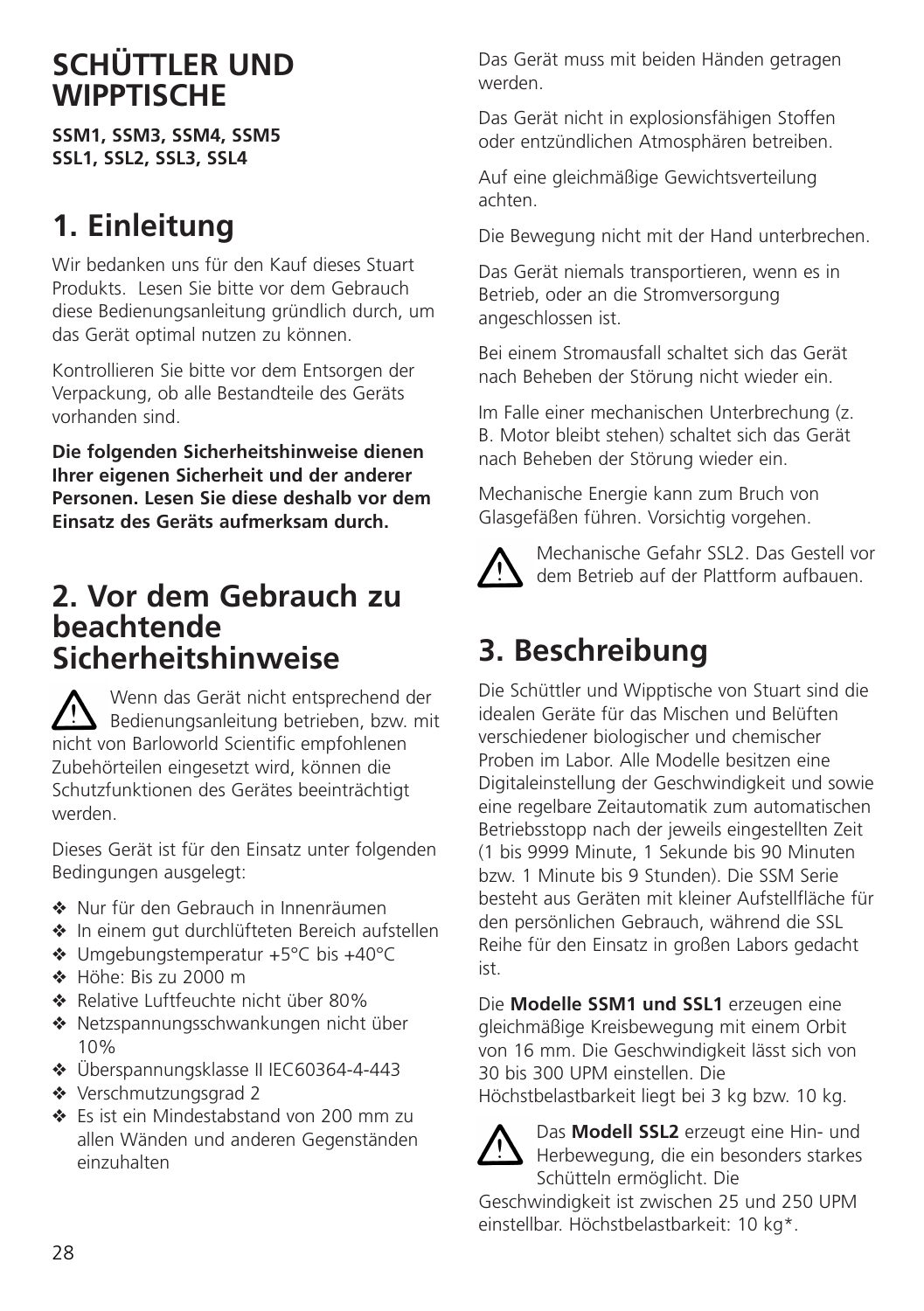### **ACHTUNG**

\* Höchstgeschwindigkeit bei 10 kg Beladung: 200 UPM.

Höchstbeladung bei Geschwindigkeitseinstellung auf 250 UPM: 5 kg.

Die **Modelle SSM3 und SSL3** erzeugen eine 3D Kreiselbewegung für Mischprozesse mit geringer Schaumbildung, für die DNA Extrahierung, für Färbungs-/Entfärbungsverfahren etc. Der Geschwindigkeitsbereich liegt zwischen 5 und 70 UPM. Die Höchstbeladung beträgt jeweils 3 kg bzw. 10 kg. Der Neigungswinkel kann ohne Zuhilfenahme von Werkzeug zwischen 3° und 12° eingestellt werden (Anweisungen hierzu finden Sie im Abschnitt 4.6).

#### Die **Modelle SSM4 und SSL4** eine

Schaukelmischung um eine Wellenbewegung in Kulturgefäßen, Petrischalen usw. zu erzielen. Der Geschwindigkeitsbereich liegt zwischen 5 und 70 UPM. Die Höchstbeladung beträgt jeweils 3 kg bzw. 10 kg.

Das **Modell SSM5** ist für **Mikrotiterplatten und** 

Mikrozentrifugenröhrchen geeignet. Eine hohe Drehzahl in Verbindung mit einem sehr kurzen Umlauf erzeugt die zum Mischen von geringen Mengen erforderliche Vibrationsschüttlung. Der Geschwindigkeitsbereich liegt zwischen 250 und 1200 UPM.

### **ACHTUNG**

Die Höchstbeladung beträgt 1 kg.

### **4. Vor dem Gebrauch - alle Modelle**

### **4.1 Elektrischer Anschluss**



#### **DIESES GERÄT MUSS GEERDET WERDEN**

Vor dem Anschließen bitte die Anleitung zunächst aufmerksam durchlesen. Darauf achten, dass die Stromversorgung den Angaben auf dem Typenschild entspricht.

Alle Modelle müssen an 230V/50Hz

angeschlossen werden. Die Leistungsaufnahme des Geräts beträgt 50 W.

Auf der Geräterückseite befindet sich eine Europa-Steckdose für den Anschluss des Netzkabels.

Vorsicht: Sowohl Phasen- als auch Nullleiter sind durch Sicherungen geschützt.

Das Gerät wird mit zwei Netzkabeln mit unterschiedlichen Steckern geliefert. Das eine Kabel besitzt einen 3-poligen Stecker für Großbritannien, während das andere Kabel mit einem zweipoligen Schuko-Stecker ausgerüstet ist. Wählen Sie das für Ihren Standort geeignete Kabel und entsorgen Sie das andere.

Sollten beide Kabel nicht passen, nehmen Sie bitte das Kabel mit dem GB-Stecker und schließen Sie den entsprechenden neuen Stecker an. Dazu muss der angespritzte Stecker abgeschnitten werden. Dann das Kabel für den neuen Stecker vorbereiten und diesen entsprechend den jeweiligen Anweisungen anschließen.

#### **WICHTIG: DIES DARF NUR VON EINEM ELEKTRO-FACHMANN AUSGEFÜHRT WERDEN**

HINWEIS: Beachten Sie das Typenschild des jeweiligen Geräts um sicher zu sein, dass Stecker und Sicherungen der entsprechenden Spannung und Wattleistung entsprechen.

Farbkennzeichnung des Netzkabels:

PHASENI FITER - BRAUN NULLLEITER - BLAU ERDLEITER - GRÜN/GELB

Das entsprechende Kabel zuerst am Gerät einstecken BEVOR der Anschluss an die Stromversorgung erfolgt.

Bei einem eventuellen Austausch des Netzkabels wird ein Kabel vom Typ H05VV-F mit 1 mm<sup>2</sup> Adernquerschnitt und Europastecker (IEC 320) benötigt.

Hinweis: Das GB-Netzkabel ist durch eine 10 A Sicherung im Stecker selbst geschützt.

### **IM ZWEIFFLSFALL FINEN FLEKTRO-FACHMANN HINZUZIEHEN**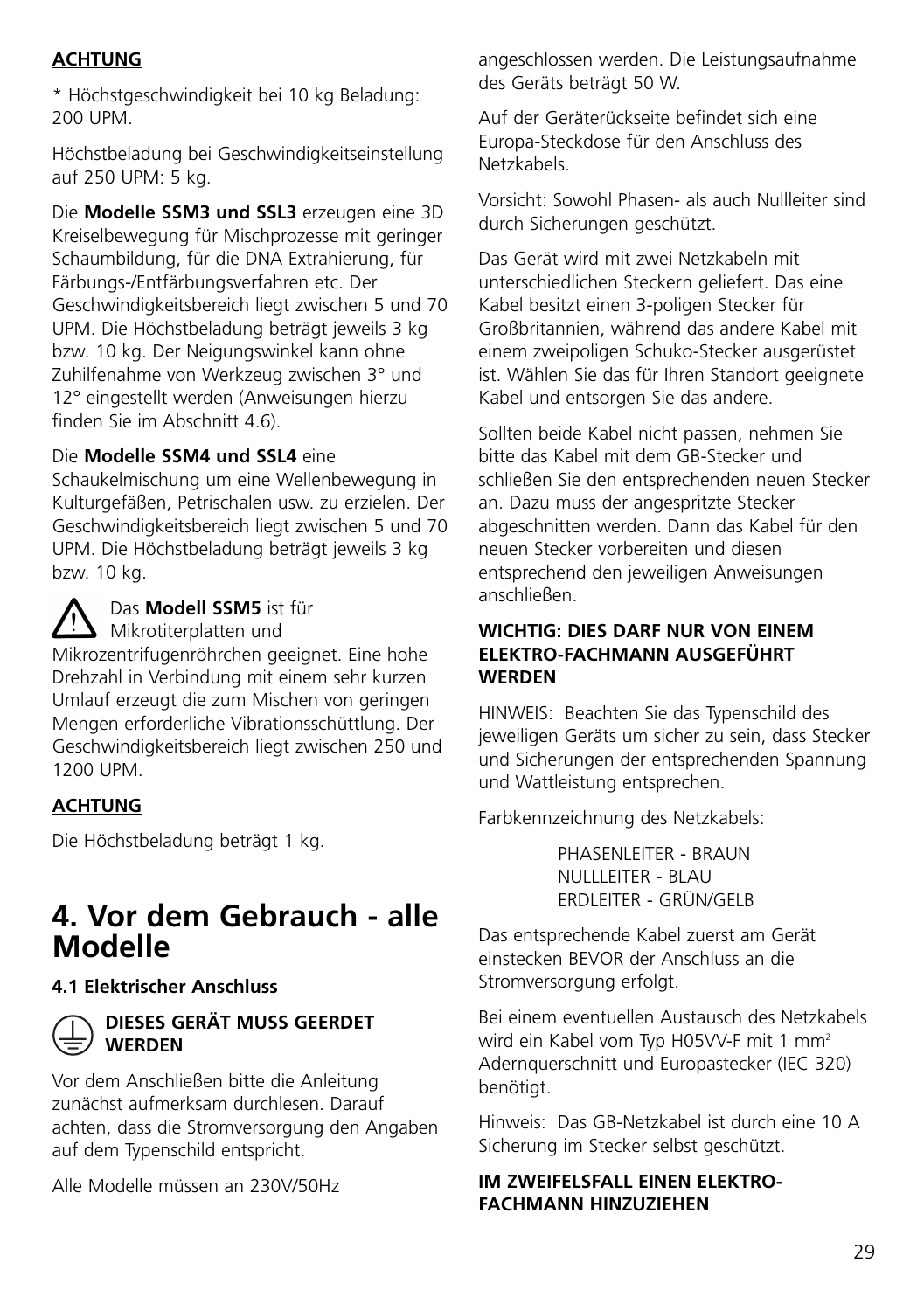4.2 An die Stromversorgung anschließen - NICHT EINSCHALTEN.

4.3 Das Gerät auf einer festen, ebenen, rutschfesten Fläche aufstellen. Auf ausreichenden seitlichen Freiraum achten, damit das Gerät im Betrieb nicht mit anderen Gegenständen kollidiert.

4.4 Falls zutreffend, Gestell und Rollen auf der Plattform aufbauen (d. h. SSL1, SSM1 mit SSM1/1 & SSL2). Darauf achten, dass die Flügelschrauben vor Inbetriebnahme festgezogen sind.

4.5 Den Schüttler/Wipptisch mit den Proben beladen. Auf gleichmäßige Gewichtsverteilung und Einhaltung der Höchstbelastbarkeit achten.

4.6 Bei den Modellen SSM3 und SSL3 mit 3D Kreiselbewegung den Neigungswinkel einstellen. Die Mindestgeschwindigkeit wählen (5 UPM). Unter der Plattform befindet sich eine zylindrische Welle mit aufgesetzter Mutter. Den Wipptisch anhalten sobald die Mutter aus Ihrer Position zu sehen ist. **Diese Mutter nicht lösen**. Die Plattform kann nun rechtwinklig zur Gerätevorderseite geneigt werden. Nach zufriedenstellender Einstellung des Winkels den Wipptisch erneut starten.

## **5. Bedienung**

### **5.1 Einstellung der Geschwindigkeit**

Das Gerät durch Drücken des Reglers einschalten (siehe Abb. 3). Das Gerät führt nun eine

Selbstprüfung aus. Anschließend zeigt das rote Display die zuletzt eingestellte Geschwindigkeit an (der rote Punkt im Display zeigt an, dass die Geschwindigkeitsfunktion "RPM" gewählt ist). Die Geschwindigkeit wird mit dem Regler eingestellt. Nach Einstellung der gewünschten Geschwindigkeit wird die Bewegung durch Drücken der Taste Start/Stop begonnen.

Die Geschwindigkeit kann auch bei laufendem Gerät geregelt werden.

Das Gerät kann jederzeit über die Start/Stop Taste angehalten werden.

### **5.2 Einstellen der Zeitautomatik**

Zur Einstellung der Zeitautomatik die Bewegung beenden und die Funktionstaste drücken. Der rote Punkt im Display wechselt auf das Zeitsymbol. Auf dem Display erscheint nun die zuletzt eingestellte Zeit (in Minuten).

Wählen Sie die gewünschte Zeitdauer mit dem Regler. Sobald die richtige Zeit (in Minuten) eingestellt ist auf die Start/Stop Taste drücken um die Bewegung zu starten.

Während des Betriebs kann die Bewegung jederzeit durch Drücken der Taste Start/Stop angehalten werden. Bei erneutem Drücken der Taste läuft die Bewegung wieder an und die Zeitautomatik läuft weiter.

Der Timer kann auch bei laufendem Gerät eingestellt werden.

Nachdem die Zeitautomatik auf Null heruntergezählt hat, hält das Gerät automatisch

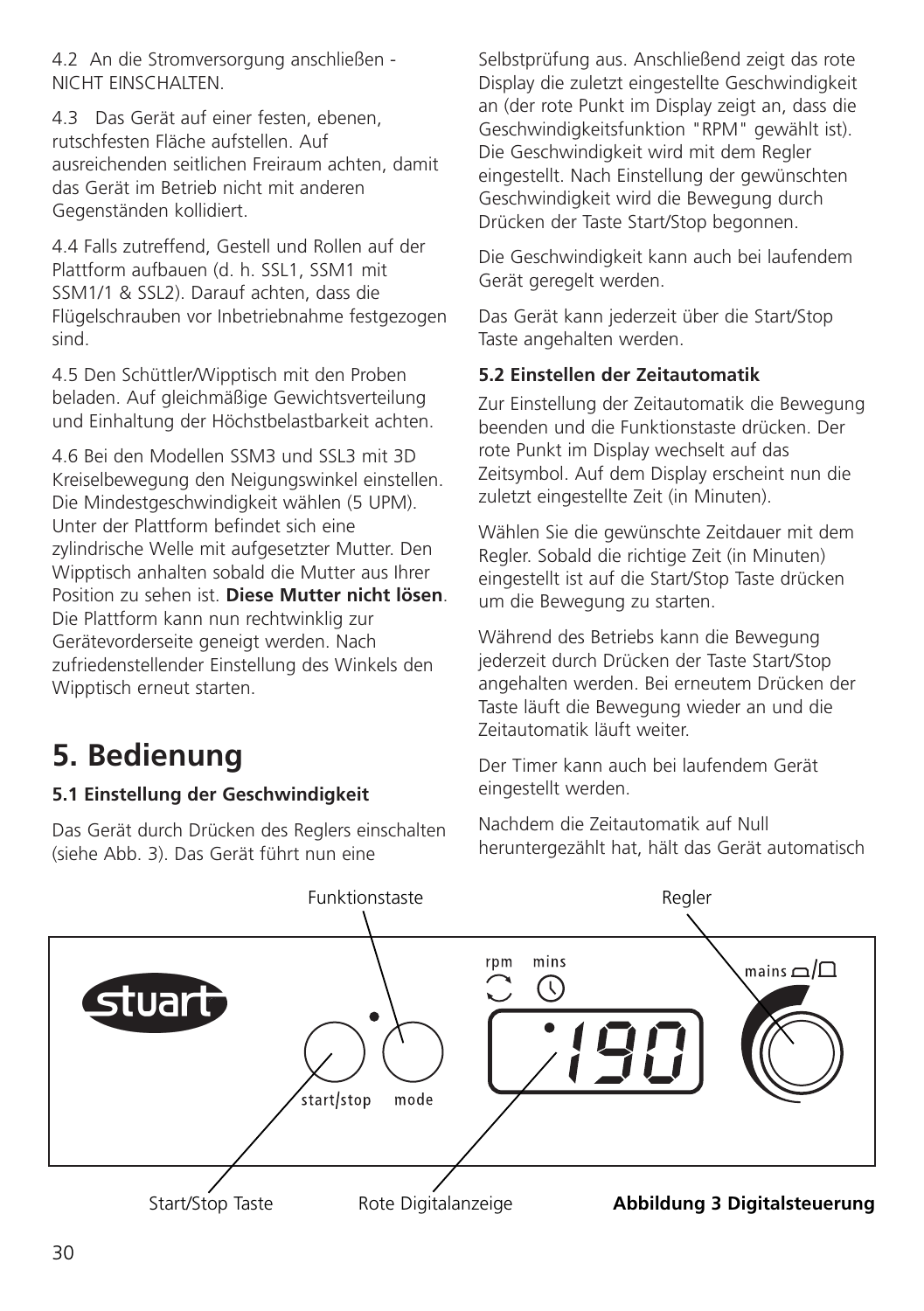an und erzeugt ein akustisches Signal. Drücken Sie die Start/Stop Taste um zur letzten Zeiteinstellung zurückzukehren oder stellen Sie einen neuen Zeitwert ein (siehe oben).

### **Hinweis: Um die Zeitautomatik zu deaktivieren (Dauerbetrieb) wählen Sie die Einstellung - - - auf dem Timer-Display.**

Auf den Regler drücken, um das Gerät ganz auszuschalten. Auf dem Display erscheint OFF.

### **5.3 Speichern der Geschwindigkeits- /Zeiteinstellungen**

Um eine oft verwendete Geschwindigkeits- /Zeiteinstellung zu speichern, drücken Sie auf den Regler um das Gerät einzuschalten (siehe Abb. 3). Wählen Sie entsprechend der obigen Anleitung Werte für die Geschwindigkeit und die Zeitautomatik (entweder 1 bis 9999 Minute, 1 Sekunde bis 90 Minuten bzw. 1 Minute bis 9 Stunden, oder Dauerbetrieb - - -). Schalten Sie nun das Gerät durch erneutes Drücken auf den Regler aus. Warten Sie 5 Sekunden und schalten Sie dann das Gerät durch Drücken des Reglers wieder ein. Die eingegebenen Werte sind nun gespeichert und können jederzeit mit dem gleichen Verfahren verändert werden.

**Hinweis: Wenn das Gerät über den Regler ausgeschaltet wird, werden die zuvor eingestellten Zeit- und Geschwindigkeitswerte gespeichert und beim nächsten Einschalten des Geräts wieder angezeigt.**

### **Umstellung der Zeiteinheiten**

Standardmäßig läuft die Zeitautomatik nur auf Minuten (1 bis 9999 Minuten). Zur Umstellung auf Minuten und Stunden (1 Minute bis 9 Stunden), erscheint das Symbol H auf der linken Seite der Zeitanzeige oder zur Umstellung auf Sekunden und Minuten (1 Sekunde bis 90 Minuten) das Gerät über den Regler ausschalten und dann von der Stromversorgung trennen. Start/Stopp- und Funktionstaste gleichzeitig gedrückt halten und Stromversorgung wiederherstellen. Das Display zeigt kurz 88:88 und dann "OFF". Das Gerät über den Regler wieder einschalten - das Display zeigt nn:ss (für Minuten und Sekunden) und H:nn (für Stunden und Minuten und nn für Minuten) an. Jetzt den Regler auf die gewünschte Zeiteinheit drehen und das Gerät über den Regler wieder

ausschalten. Es erscheint die Anzeige "OFF". Beim nächsten Einschalten des Geräts ist die Zeitautomatik auf die jeweils gewählte Zeiteinheit eingestellt.

### **6. Wartung, Instandhaltung und Reparatur**

### **WARNUNG: Vor allen Wartungs- oder Instandhaltungsarbeiten muss das Gerät vom Netz getrennt werden.**

Für diese Produkte sind keine Wartungsmaßnahmen erforderlich. Es ist lediglich notwendig die äußere Oberfläche des Geräts mit einem feuchten Tuch und einem milden Reinigungsmittel zu säubern. Verschüttete Flüssigkeiten sofort beseitigen (vorher die Stromversorgung zum Gerät trennen).

### **6.1 Reparatur**

Eine Reparatur bzw. der Austausch von Ersatzteilen darf NUR von geschultem Fachpersonal durchgeführt werden.

### **Es dürfen nur Ersatzteile verwendet werden, die von Barloworld Scientific bzw. dessen Niederlassungen geliefert wurden. Der Einbau anderer Teile kann die Sicherheitsfunktionen dieses Geräts beeinträchtigen.**

Eine ausführliche Liste der Ersatzteile bzw. ein Wartungshandbuch (auch für technisches Personal) erhalten Sie über die Verkaufsabteilung von Barloworld Scientific Ltd. Bitte Modell- und Seriennummer angeben.

Im Zweifelsfall wenden Sie sich bitte an die Technische Abteilung von Barloworld Scientific Ltd.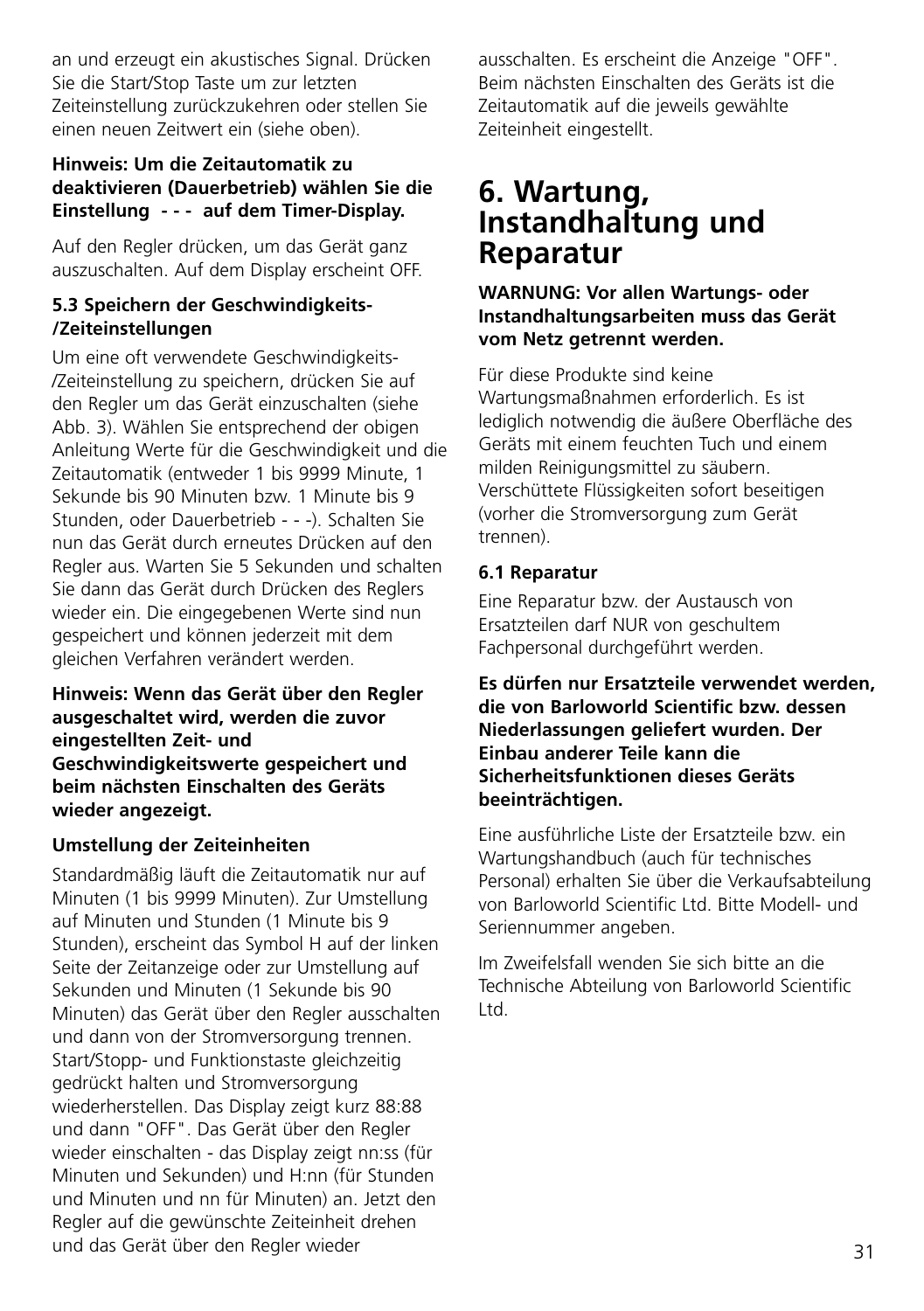### **6.2 Zubehör**

| Bestellnr.    | Beschreibung                                             |
|---------------|----------------------------------------------------------|
| <b>SSM5/1</b> | Röhrchenhalter für 1,5 ml Röhrchen                       |
| <b>SSM5/2</b> | Röhrchenhalter für 0.5 ml Röhrchen                       |
| SSM3/1        | Erweiterungssystem (für "Mini"<br>Wipptische)            |
| <b>SSL3/1</b> | Erweiterungssystem (für große<br>Wipptische)             |
| <b>SSM1/1</b> | Gestellsystem (für SSM1)                                 |
| <b>SSM1/2</b> | Großflächige Plattform (für 8 Well-<br>Platten) für SSM1 |
| <b>SSM1/3</b> | Kunststoffdeckel (für SSM1)                              |
| <b>SSL1/1</b> | Großflächige Plattform, 510 x 510 mm                     |

## **7. Gewährleistung**

Barloworld Scientific Ltd. gewährleistet für einen Zeitraum von **drei (3)** Jahren, dass dieses Gerät bei Einsatz unter normalen Laborbedingungen frei von Material- und Verarbeitungsfehlern ist. Im Falle einer berechtigten Reklamierung ersetzt Barloworld Scientific kostenlos alle defekten Teile bzw. das gesamte Gerät.

Diese Garantie gilt NICHT bei Beschädigung durch Feuer, Unfall, Missbrauch, Vernachlässigung, unsachgemäße Einstellung oder Reparatur, durch falsche Installation verursachte Schäden, Umbau, Einbau unzulässiger Teile oder Reparatur durch unbefugtes Personal.

Barloworld Scientific Ltd. Stone, Staffordshire ST15 0SA United Kingdom Tel: +44 (0) 1785 812121 Fax: +44 (0) 1785 813748 e-mail equipment@barloworld-scientific.com www.barloworld-scientific.com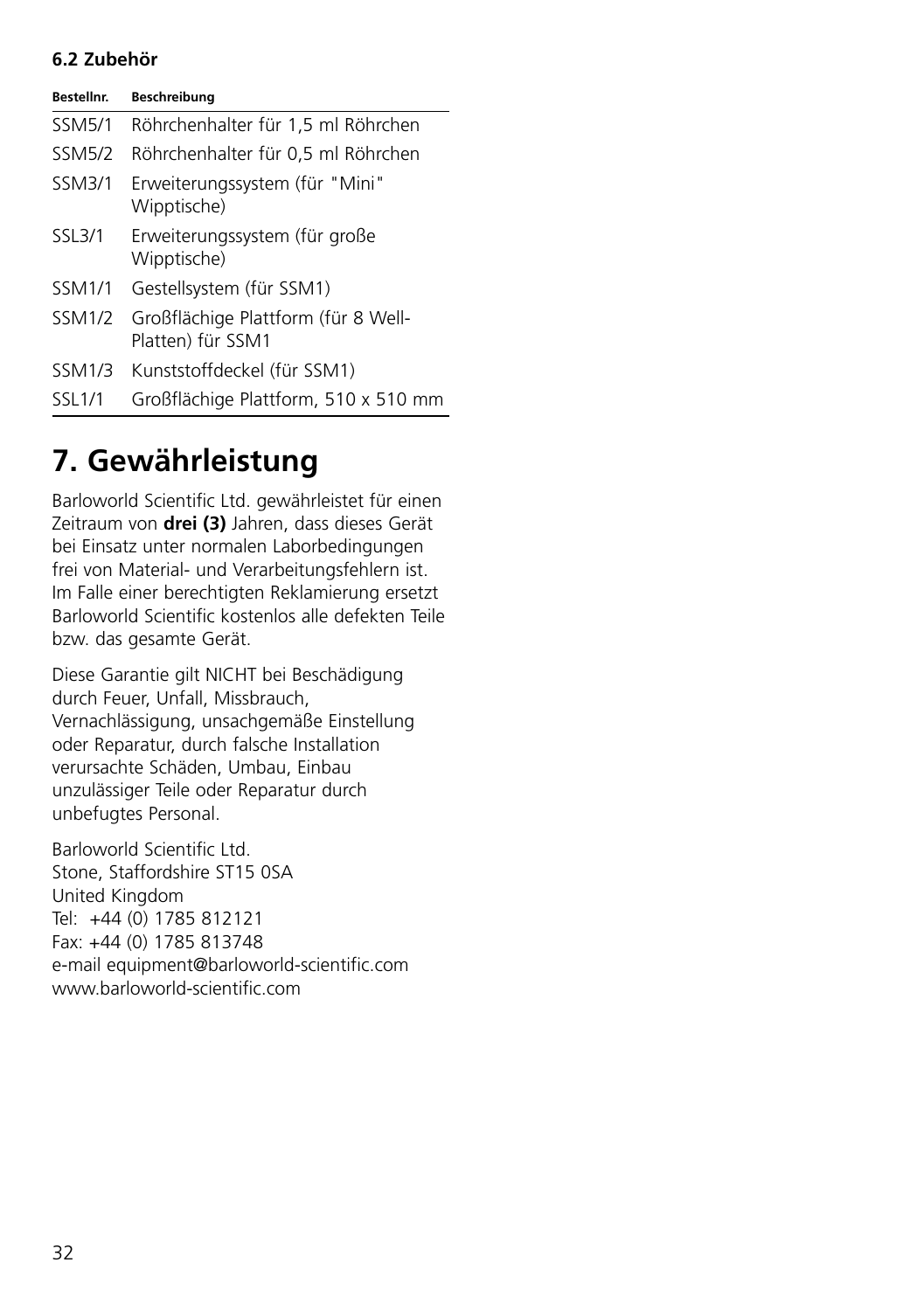$\epsilon$ These products meet the relevant EC harmonised standards for radio frequency interference and may be expected not to interfere with, or be affected by, other equipment with similar qualifications. We cannot be sure that other equipment used in their vicinity will meet these

standards and we cannot guarantee that interference will not occur in practice. Where there is a possibility that injury, damage or loss might occur if equipment malfunctions due to radio frequency interference, or for general advice before use, please contact the Technical Service Department of Barloworld Scientific Ltd.

| <b>Rockers &amp; Shakers Range</b><br>Models<br>SSM1, SSM3, SSM4, SSM5<br>SSL1, SSL2, SSL3, SSL4<br>These products comply with the requirements of the EU Directives listed below:<br>89/336/EEC<br>Electromagnetic Compatibility Directive amended by 93/68/EEC.<br>73/23/EEC<br>Low Voltage Directive amended by 93/68/EEC.<br>Compliance with the requirements of these Directives is claimed by meeting the following<br>standards:<br>EN 61326:1997 + Amendments A1 & A2.<br>(Electrical Equipment for Measurement, Control, and Laboratory use).<br>EN 61010-1: 2001.<br>(Safety Requirements Electrical Equipment for Measurement, Control, and Laboratory use).<br>EN 61010-2-051: 2003.<br>(Particular requirements for laboratory equipment for mechanical mixing and stirring).<br>Compliance Certificates and Full Reports<br>Ref: RETS (E) 0964/A/1, RETS (L) 0964/A/2, RETS (E) 0964/A/3, RETS (L) 0964/A/4 from<br>'Epsilon Technical Services' (an Independent Accredited Test House) showing compliance to<br>the above Standards, are available on request.<br>CE mark affixed '04.<br>Signed:<br>(Mr D E Hicks)<br>おつく<br>Date:<br>Authority:<br><b>Technical / Development Manager</b><br>For |  |
|-------------------------------------------------------------------------------------------------------------------------------------------------------------------------------------------------------------------------------------------------------------------------------------------------------------------------------------------------------------------------------------------------------------------------------------------------------------------------------------------------------------------------------------------------------------------------------------------------------------------------------------------------------------------------------------------------------------------------------------------------------------------------------------------------------------------------------------------------------------------------------------------------------------------------------------------------------------------------------------------------------------------------------------------------------------------------------------------------------------------------------------------------------------------------------------------------------------------|--|
|                                                                                                                                                                                                                                                                                                                                                                                                                                                                                                                                                                                                                                                                                                                                                                                                                                                                                                                                                                                                                                                                                                                                                                                                                   |  |
|                                                                                                                                                                                                                                                                                                                                                                                                                                                                                                                                                                                                                                                                                                                                                                                                                                                                                                                                                                                                                                                                                                                                                                                                                   |  |
|                                                                                                                                                                                                                                                                                                                                                                                                                                                                                                                                                                                                                                                                                                                                                                                                                                                                                                                                                                                                                                                                                                                                                                                                                   |  |
|                                                                                                                                                                                                                                                                                                                                                                                                                                                                                                                                                                                                                                                                                                                                                                                                                                                                                                                                                                                                                                                                                                                                                                                                                   |  |
|                                                                                                                                                                                                                                                                                                                                                                                                                                                                                                                                                                                                                                                                                                                                                                                                                                                                                                                                                                                                                                                                                                                                                                                                                   |  |
|                                                                                                                                                                                                                                                                                                                                                                                                                                                                                                                                                                                                                                                                                                                                                                                                                                                                                                                                                                                                                                                                                                                                                                                                                   |  |
|                                                                                                                                                                                                                                                                                                                                                                                                                                                                                                                                                                                                                                                                                                                                                                                                                                                                                                                                                                                                                                                                                                                                                                                                                   |  |
|                                                                                                                                                                                                                                                                                                                                                                                                                                                                                                                                                                                                                                                                                                                                                                                                                                                                                                                                                                                                                                                                                                                                                                                                                   |  |
|                                                                                                                                                                                                                                                                                                                                                                                                                                                                                                                                                                                                                                                                                                                                                                                                                                                                                                                                                                                                                                                                                                                                                                                                                   |  |
|                                                                                                                                                                                                                                                                                                                                                                                                                                                                                                                                                                                                                                                                                                                                                                                                                                                                                                                                                                                                                                                                                                                                                                                                                   |  |
|                                                                                                                                                                                                                                                                                                                                                                                                                                                                                                                                                                                                                                                                                                                                                                                                                                                                                                                                                                                                                                                                                                                                                                                                                   |  |
|                                                                                                                                                                                                                                                                                                                                                                                                                                                                                                                                                                                                                                                                                                                                                                                                                                                                                                                                                                                                                                                                                                                                                                                                                   |  |
|                                                                                                                                                                                                                                                                                                                                                                                                                                                                                                                                                                                                                                                                                                                                                                                                                                                                                                                                                                                                                                                                                                                                                                                                                   |  |
|                                                                                                                                                                                                                                                                                                                                                                                                                                                                                                                                                                                                                                                                                                                                                                                                                                                                                                                                                                                                                                                                                                                                                                                                                   |  |